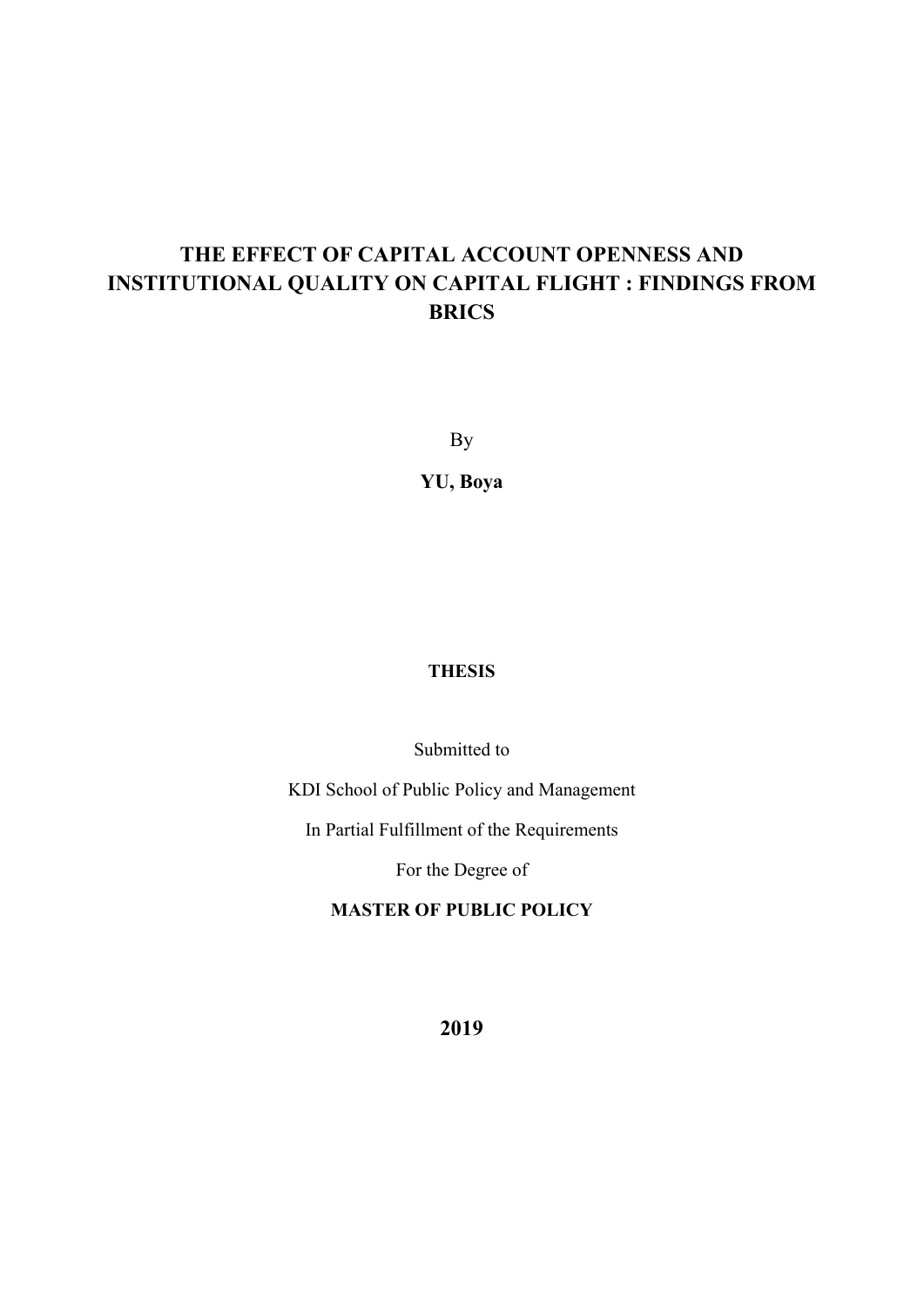# **THE EFFECT OF CAPITAL ACCOUNT OPENNESS AND INSTITUTIONAL QUALITY ON CAPITAL FLIGHT : FINDINGS FROM BRICS**

By

**YU, Boya** 

## **THESIS**

Submitted to

KDI School of Public Policy and Management

In Partial Fulfillment of the Requirements

For the Degree of

## **MASTER OF PUBLIC POLICY**

## **2019**

Professor Lee, Jinsoo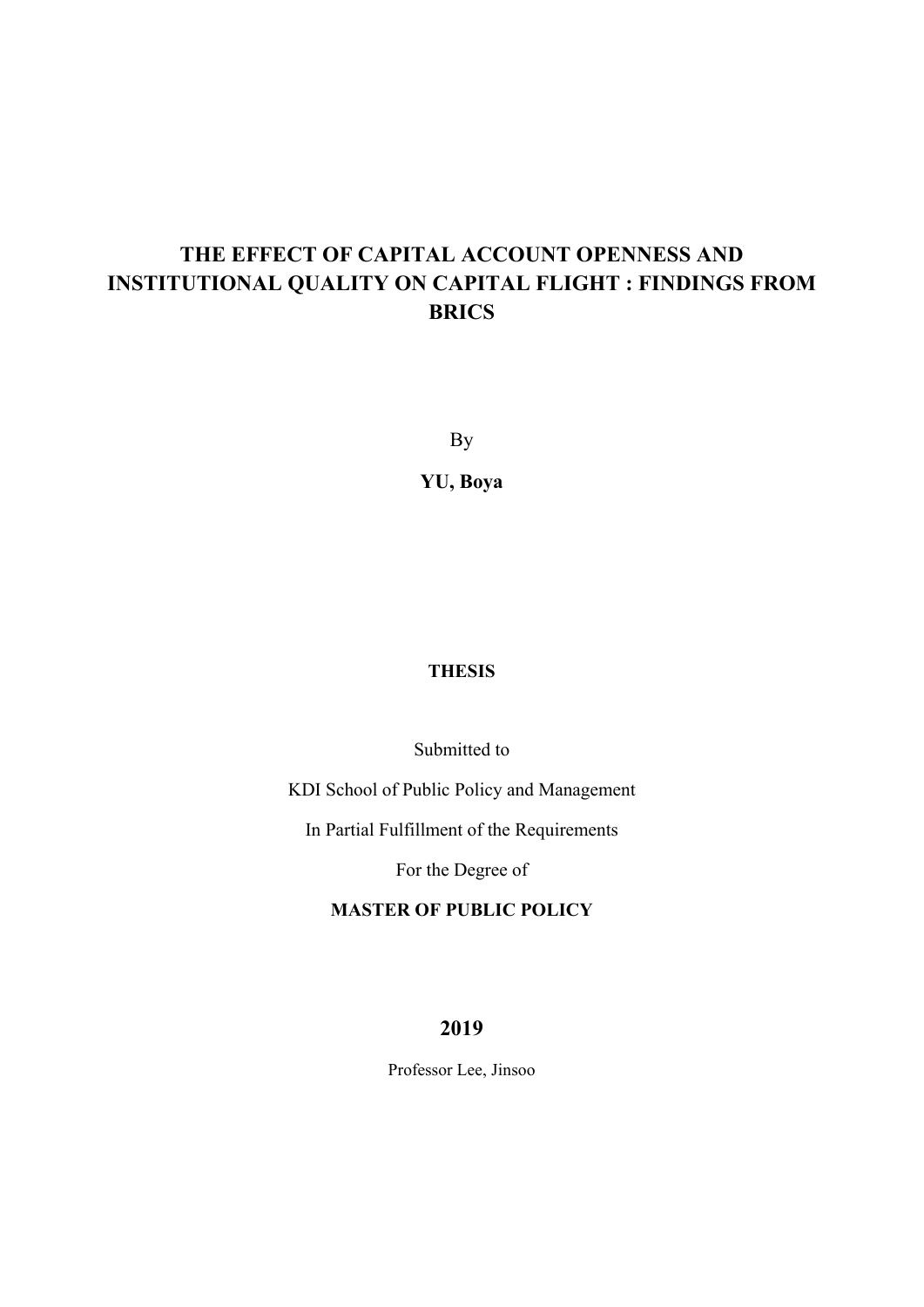# **THE EFFECT OF CAPITAL ACCOUNT OPENNESS AND INSTITUTIONAL QUALITY ON CAPITAL FLIGHT : FINDINGS FROM BRICS**

By

**YU, Boya** 

#### **THESIS**

Submitted to

KDI School of Public Policy and Management

In Partial Fulfillment of the Requirements

For the Degree of

## **MASTER OF PUBLIC POLICY**

Committee in charge:

Lee Juinson

Professor Lee, Jinsoo, Supervisor

Professor Sohn, Wook

Wook Solm

Approval as of December, 2019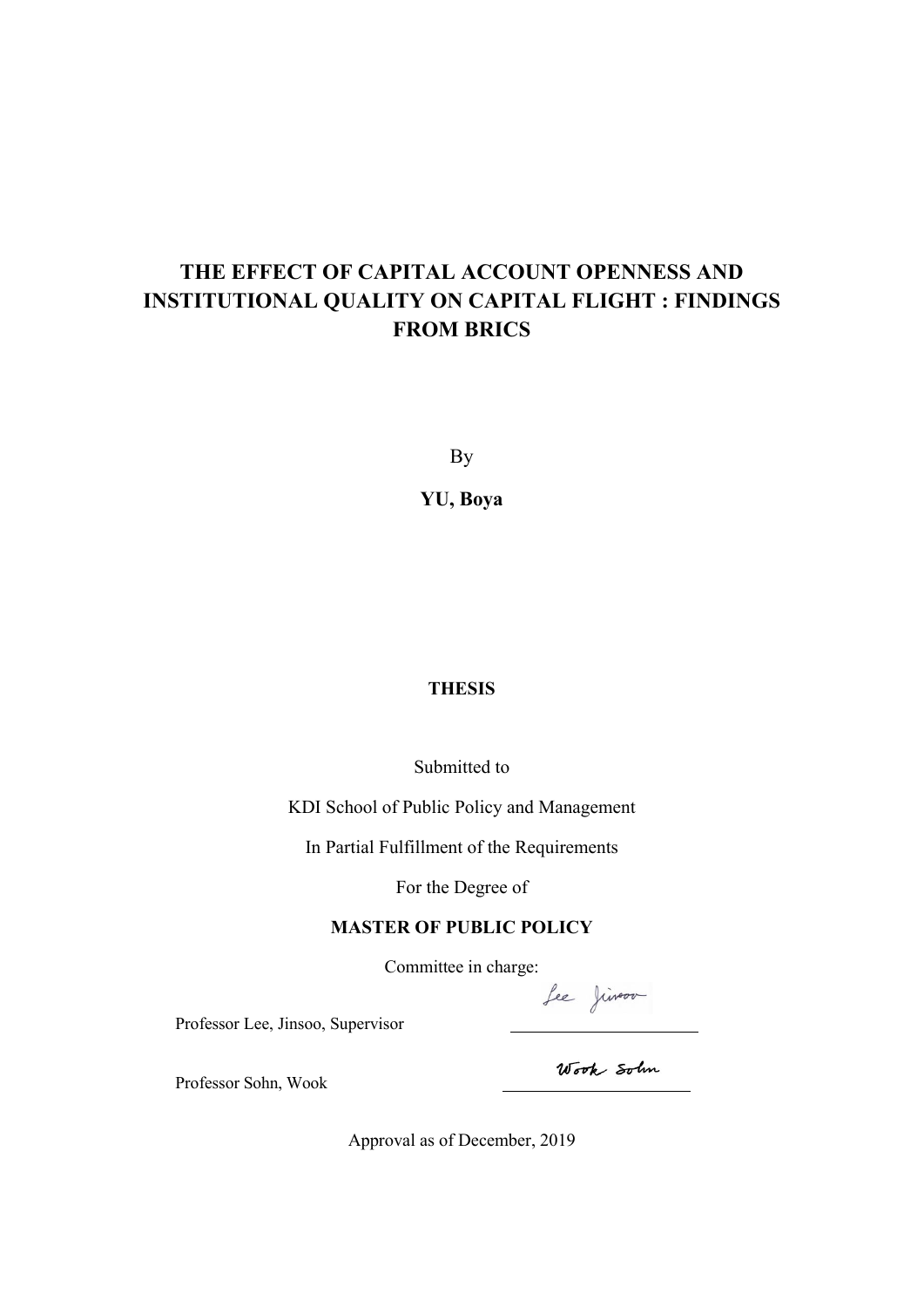#### **ABSTRACT**

# **THE EFFECT OF CAPITAL ACCOUNT OPENNESS AND INSTITUTIONAL QUALITY ON CAPITAL FLIGHT: FINDINGS FROM BRICS**

By

#### Boya YU

This paper studies the effect of capital account openness and institutional quality on capital flight. It takes BRICS countries as the research object by using panel data during 2000-2015 and reviews capital account openness through three angles, including overall indicators, capital inflow sector and capital outflow sector. The study shows that the improvement of overall capital account openness does not lead to an increase in capital flight. On the contrary, it acts as a restraint. Increase in capital outflow openness will promote capital flight while the increase in capital inflow openness will curb capital flight. As BRICS has done well in controlling speed and depth of capital openness in both inflow and outflow, the overall inhibitory effect is higher than promoting effect. In the process of capital account openness, improvement of institutional quality, especially legal system concerning contract protection and property right protection, can effectively reduce capital flight. The findings can provide some reference for China's policy reform being implemented at the moment.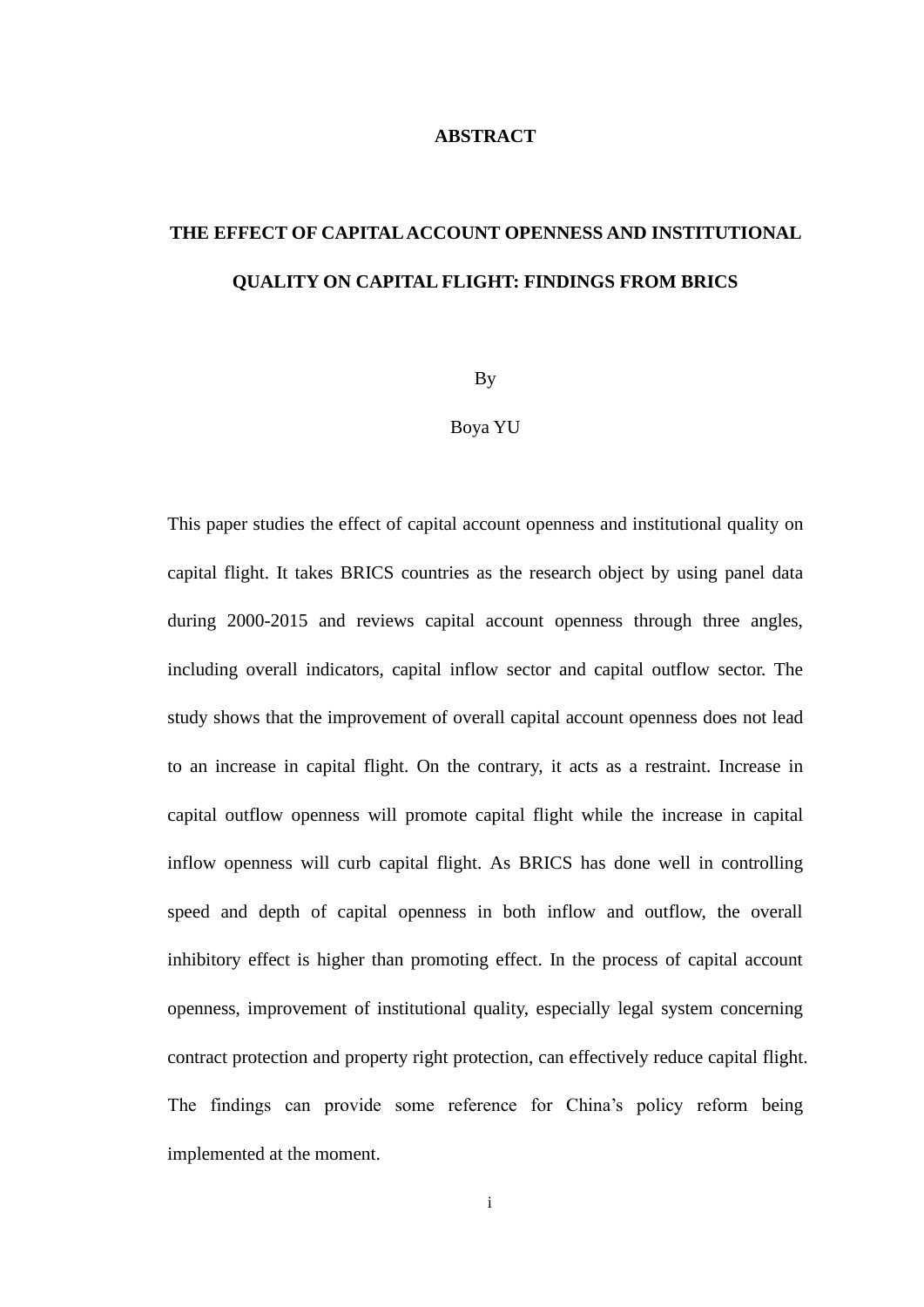**Dedicated to Zhizhong Yu, my dear father**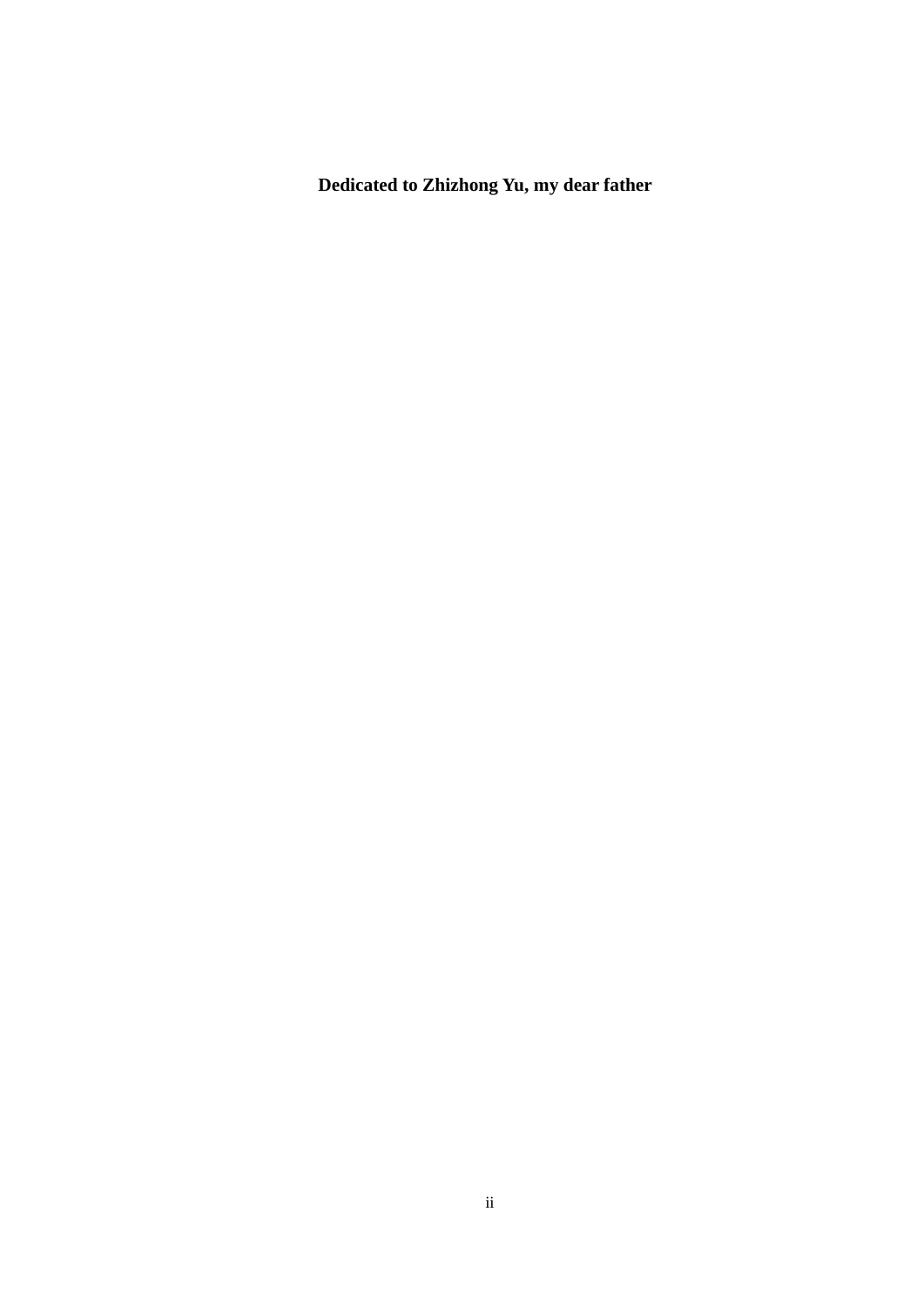#### **ACKNOWLEDGEMENTS**

Thanks for my mother's understanding that I delay my submitting thesis till now.

Thanks for KDI School's repeated notification pushing me finally close the long-time work before the deadline.

Thanks to Professor Jin-Soo Lee's guidance from the beginning even no chance meeting with each other, the kindness of allowing me to disappear for 2 years then come back for paper finalization again.

Lastly, thanks for the chaos world, full of conflict, making me start rethinking the rule and principle behind it and ready to bring more ideas to this paper shortly!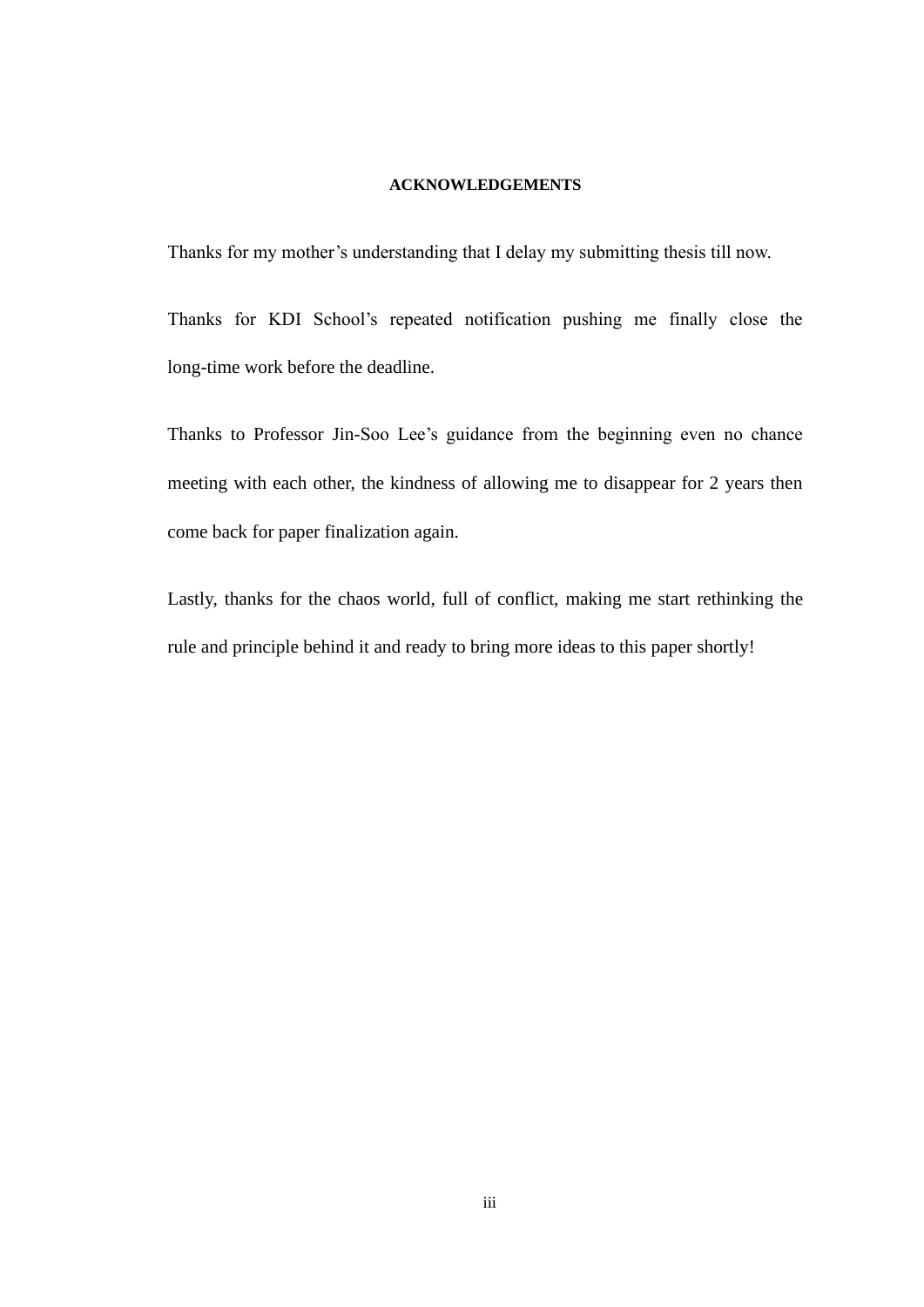## **TABLE OF CONTENTS**

| 1.1   |       |                                                                     |  |
|-------|-------|---------------------------------------------------------------------|--|
| 1.2   |       |                                                                     |  |
| 1.3   |       |                                                                     |  |
|       |       |                                                                     |  |
| 2.1   |       |                                                                     |  |
| 2.1.1 |       | The Impact Mechanism of Capital Account Openness on Capital Flight4 |  |
| 2.1.2 |       |                                                                     |  |
| 2.2   |       |                                                                     |  |
|       | 2.2.1 | The Impact Mechanism of Institutional Quality on Capital Flight 8   |  |
| 2.2.2 |       |                                                                     |  |
|       |       |                                                                     |  |
| 3.1   |       |                                                                     |  |
| 3.2   |       |                                                                     |  |
| 3.2.1 |       |                                                                     |  |
| 3.2.2 |       |                                                                     |  |
| 3.2.3 |       |                                                                     |  |
| 3.2.4 |       | An In-depth Analysis of Capital Account Openness to Curb Capital    |  |
|       |       |                                                                     |  |
|       |       |                                                                     |  |
|       |       |                                                                     |  |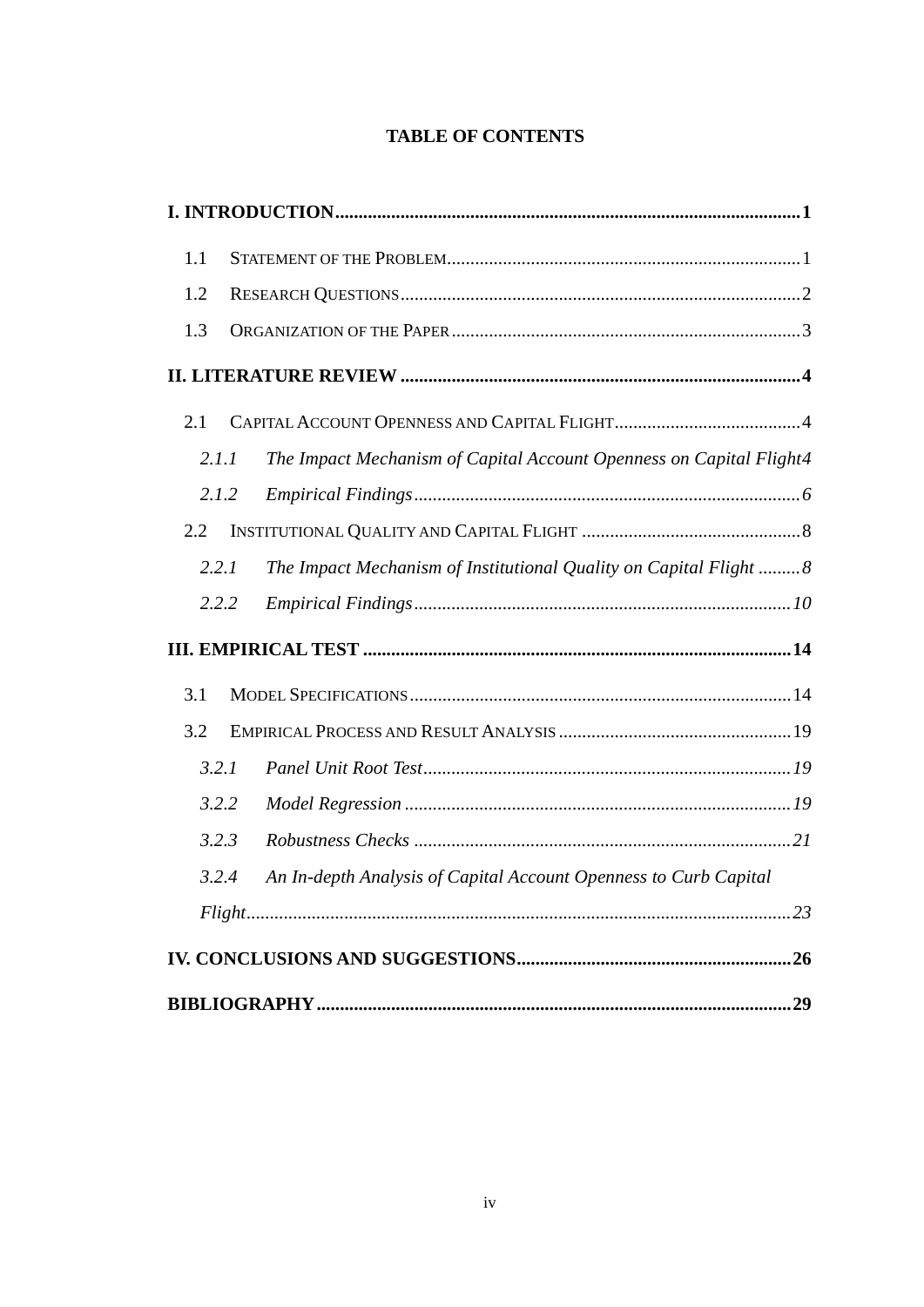## **LIST OF TABLES**

| TABLE 2: ADF PANEL UNIT ROOT TEST RESULT OF MAJOR VARIABLES  19      |  |
|----------------------------------------------------------------------|--|
| TABLE 3: ADF PANEL UNIT ROOT TEST RESULT OF CONTROL VARIABLES  19    |  |
|                                                                      |  |
| TABLE 5: REGRESSION RESULTS OF DECOMPOSED CAPITAL ACCOUNT OPENNESS24 |  |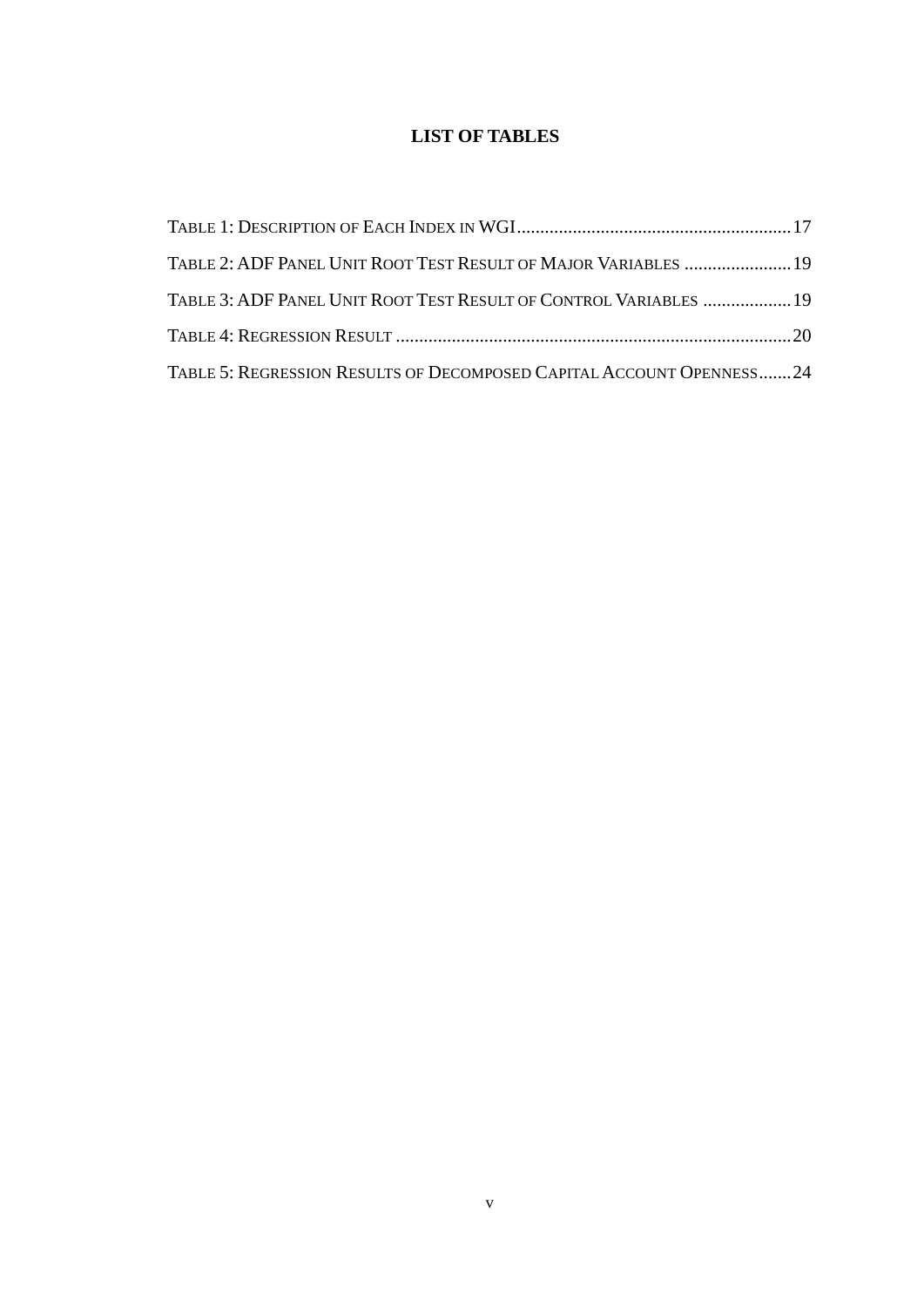#### **I. INTRODUCTION**

#### <span id="page-8-1"></span><span id="page-8-0"></span>**1.1 Statement of the Problem**

For a long time, capital flight phenomenon in developing countries has attracted the attention of many scholars. Capital flight usually refers to the phenomenon that capital flows from domestic to overseas due to economic, political, war and other factors. On the one hand, many developing countries have experienced a rapid growth of economy and performance of BRICS (five emerging countries consist of Brazil, Russia, India, China and South Africa) is particularly prominent. BRICS has been growing rapidly at the level significantly higher than world economic growth rate in the past few decades, among which China's average GDP growth rate is 9.96% during 1990-2015 while India, Russia, Brazil and South Africa have also achieved rapid economic growth in the ten to twenty years; On the other hand, these countries have or are implementing capital account openness along with economic growth. The relaxation of capital account control has facilitated the free flow of capital and created conditions for capital flight. For recent ten years, "net errors and omissions item" in the balance of payments of BRICS have been negative for a long time, although we can't wholly classify the net errors and omissions as capital flight, but it shows that capital inflows are more than capital outflow recorded in the balance of payments which implies there exists hidden capital outflows, reflecting these countries suffered a specific size or relatively frequent capital flight in the past few years.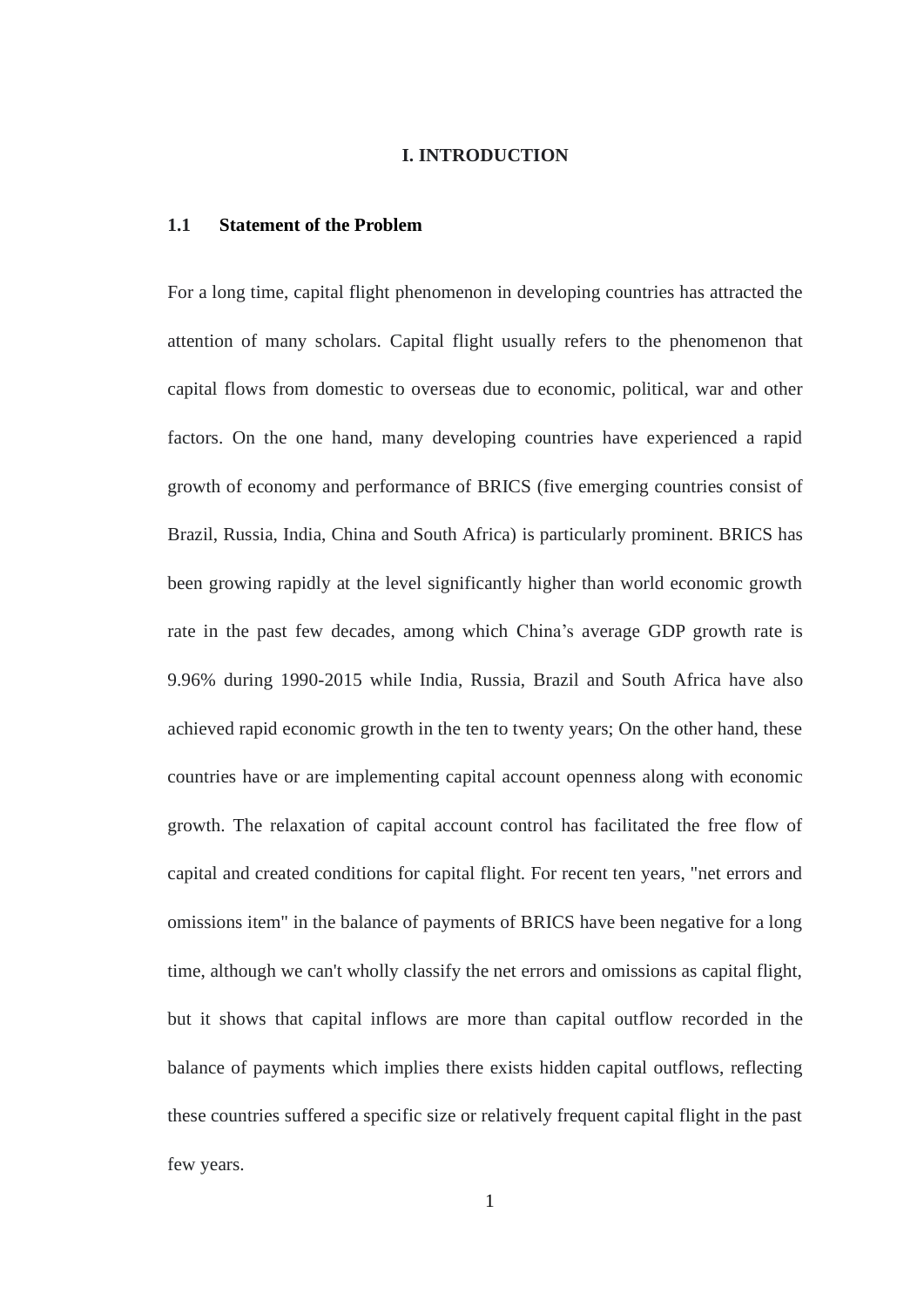China has accelerated the pace of liberalizing capital market in the past few years, including lowering QFII and QDII threshold, opening RDII and improving RQFII limit. "The people's bank of China annual report 2015" released on June 21, 2016 clearly put forward that the central bank will focus on promoting personal investment facilitation and capital market two-way open, releasing pilot of qualified domestic individual investors overseas investment system (QDII2) at appropriate time and allowing qualified high-quality foreign companies to issue stocks in China in the near future. China launched the Shenzhen-Hong Kong stocks connect on December 5, 2016. However, with the progress of capital account openness, the size of China's foreign exchange reserves dropped sharply from a peak of US \$3.99 trillion in 2014 to US \$2.99 trillion by the end of January 2017. It has aroused the concern of scholars about the capital flight phenomenon of China and the discussion on whether China needs to continue to accelerate the opening of the capital account.

#### <span id="page-9-0"></span>**1.2 Research Questions**

Why do BRICS still suffer capital flight in the context of economic growth? Is capital account openness the leading cause of capital flight? Although the answers to these questions involve many aspects and factors, the primary institutional characteristics of a country in legal, political and other aspects should not be ignored. Based on this, this paper will focus on the relationship between and among capital account openness, institutional quality and capital flight. This paper will answer two questions: First, is the increase in capital account openness the cause of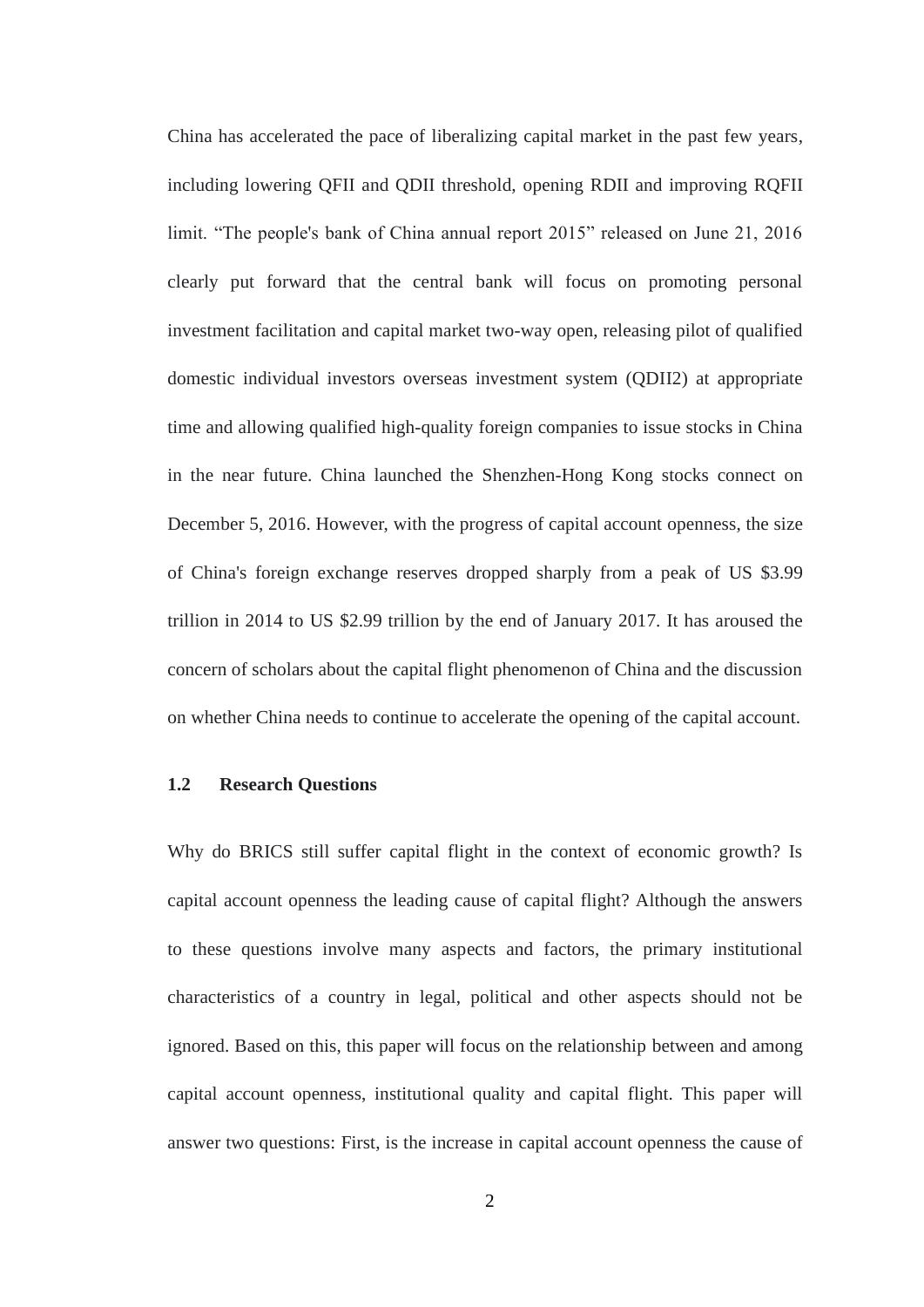capital flight in BRICS? Second, under the premise of considering capital account openness and other economic factors, will the quality of a country's institution have a significant impact on capital flight? If so, in what direction?

## <span id="page-10-0"></span>**1.3 Organization of the Paper**

The rest of the paper is organized as follows. Section 2 will review mechanism and previous research concerning with the impact of capital account openness and institutional quality on capital flight. Section 3 explains the research methodology and presents empirical results with discussion. Section 4 concludes and provides suggestion.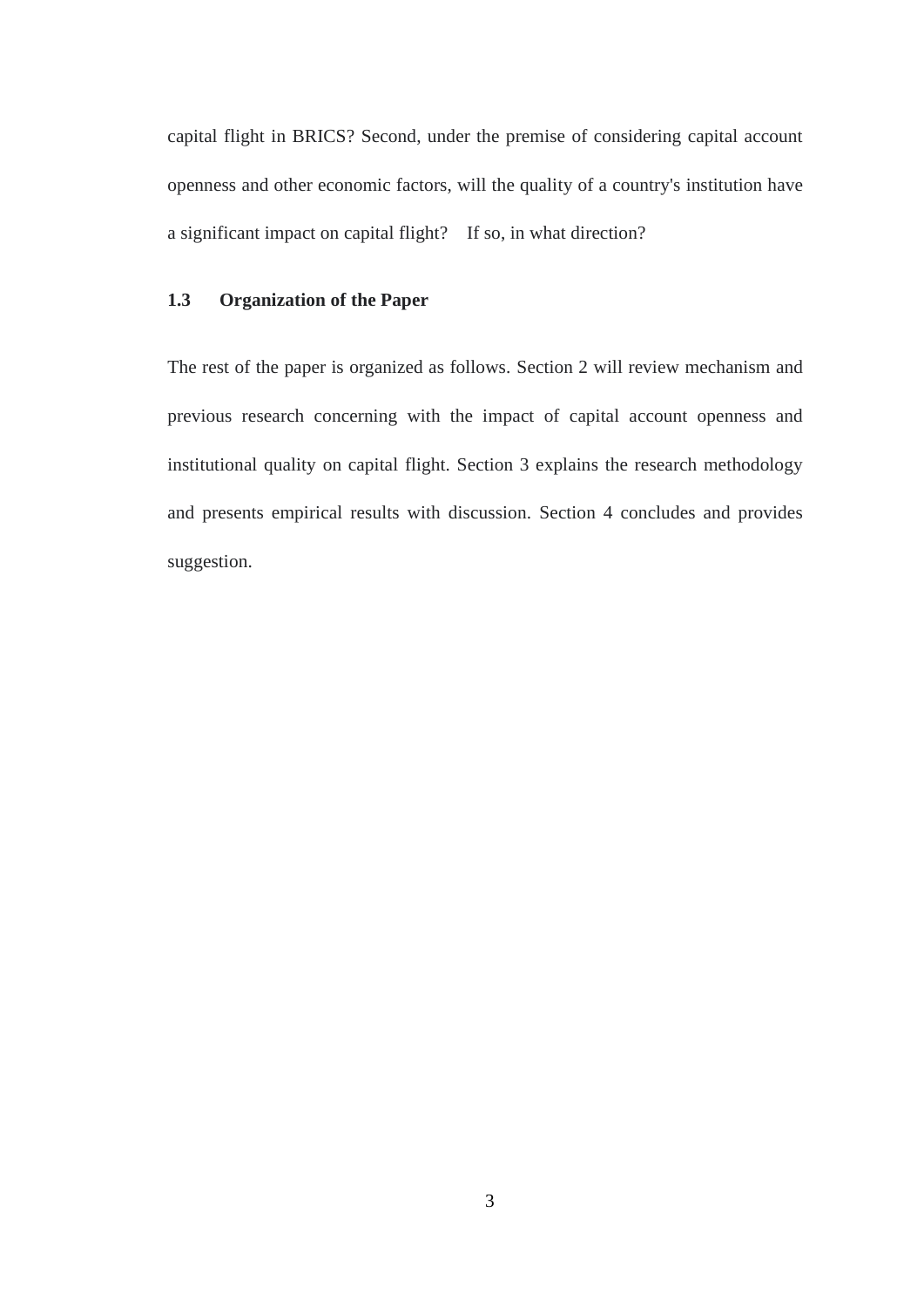#### **II. LITERATURE REVIEW**

#### <span id="page-11-2"></span><span id="page-11-1"></span><span id="page-11-0"></span>**2.1 Capital Account Openness and Capital Flight**

#### **2.1.1 The Impact Mechanism of Capital Account Openness on Capital Flight**

Capital account openness refers to a series of policy actions to relax or even cancel the control of cross-border transactions and capital transfer as well as foreign exchange control related to capital transactions. Capital account liberalization can play a positive role in a country's economic development, but may also cause damage to a country's economic development. It may cause inhibition in the capital flight, may also increase the capital flight.

Regarding the positive impact, capital account openness can provide convenient international investment and financing channels to promote the cross-border capital flows. For developing countries or emerging market economies, international capital through direct investment or indirect investment has promoted the exchange of domestic and overseas production and technology. The advanced technology and production tools improve the production process of enterprises and labour productivity. Cross-border capital flows also expand the trading subjects of the domestic financial market, enrich the demand and supply of financial transactions, promote the mutual integration of domestic and foreign financial markets, and help improve the operational efficiency of the domestic financial market. Besides, overseas investment demand promotes the innovation and development of financial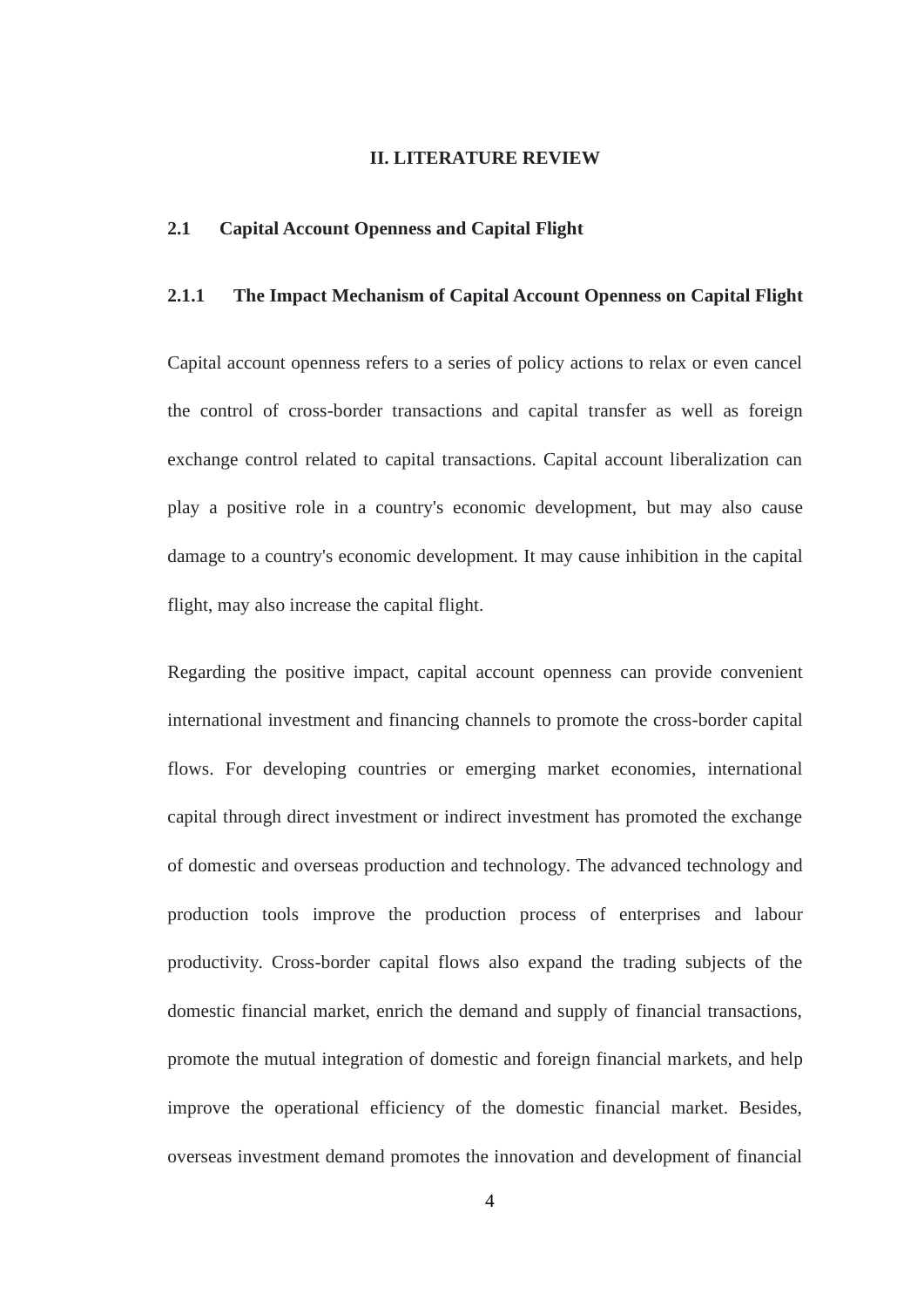products and improves the efficiency of financial resources allocation. From this point of view, the positive impact of capital account openness on the economy will restrain capital flight of a country to some extent.

However, liberalization of the capital account may also have a negative impact on economic development and financial stability and then trigger capital flight. When a country's domestic financial market assets pricing power is insufficient while there is irrational investment behaviour in domestic investors at the same time, influx of capital will gather in some short-term fickle kinds industry (for example, the real estate market or the stock market) after opening capital account, which can cause asset bubbles and damage to the domestic entity economic development. Once the economy encounters the international investment environment mutation or internal economic problems, short-term speculative capital will reverse to flight. When the speculative foreign capital attacks the local currency, it will inevitably lead to the depreciation pressure of the local currency, and a large number of capital flight will aggravate the depreciation of the local currency. If the government wants to maintain the stability of the exchange rate, it is bound to use the foreign exchange reserves to intervene in the foreign exchange market, which will lead to the loss and depletion of the foreign exchange reserves of the country, eventually leading to the currency crisis and even the international financial crisis. The 1997 Asian financial crisis, which began with Thailand's premature capital account opening, is a classic example.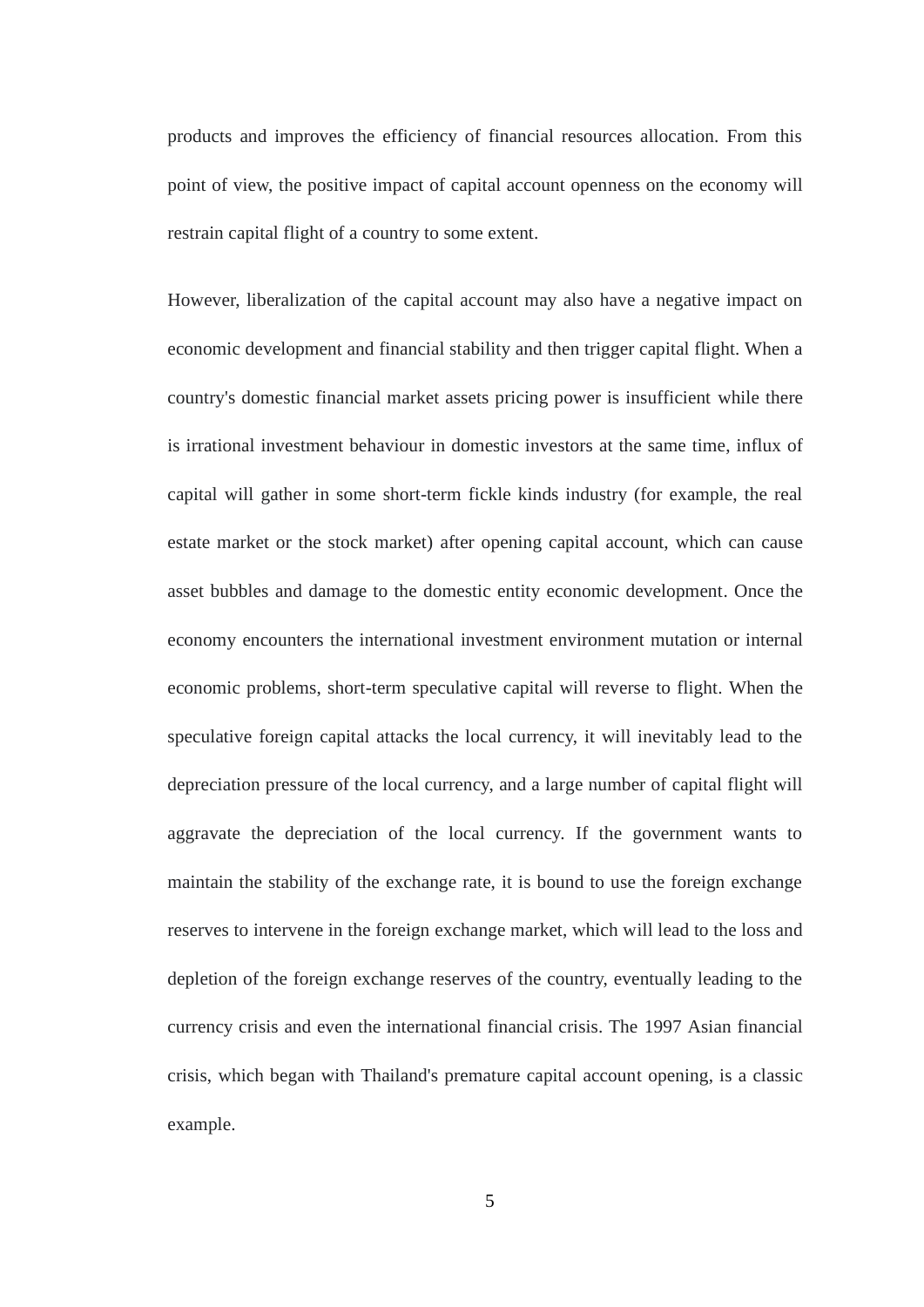#### <span id="page-13-0"></span>**2.1.2 Empirical Findings**

In the early stage, the research on the influencing factors of capital flight mainly focused on economic, such as interest rate spread, exchange rate change, inflation rate. Accompanied by gradually liberalization of the capital account in each country, related research on the impact of capital account openness on capital flight began to appear. Among these studies, parts of the literature thought that an increase in capital account openness would reduce the magnitude of capital flight. Scholars holding this view believe that residents living in a closed economy can only use some illegal means to transfer capital abroad. Opening capital account can make capital flow channels and ways freer and easier (Mody & Murshid, 2002), and residents will regard the opening of capital account as a signal of a country's government's confidence in controlling its economy, thus reduce capital flight (Kose, 2008); Some literature also points out that capital account openness can show that a country's government has ability to reasonably use fiscal policy and monetary policy to adjust external imbalances (Obstfeld, 1998; Stiglitz, 2000). As a result, capital account openness will reduce the scale of capital flight. Other parts of literature argue that the improvement of capital account openness will lead to expansion of capital flight from a risk point of view. Capital account openness will bring much uncertainty to domestic economic stability, and the possibility of financial crisis will be significantly increased. It led to investors' concerns and increase capital flight (Epstein, 2004).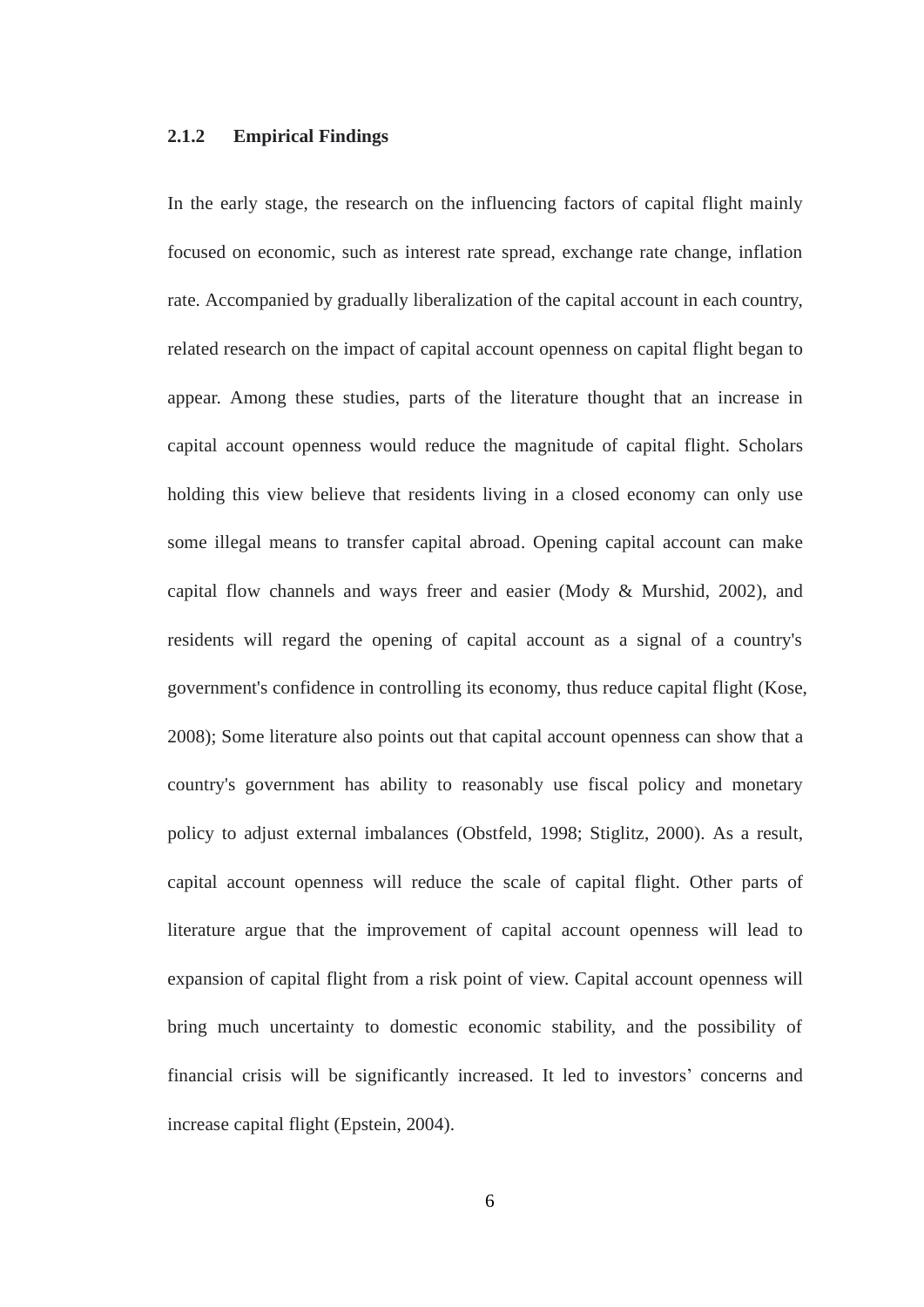Some scholars use empirical methods to study whether capital account openness affects capital flight, but there are no consistent research conclusions. It is related to the selection of indicators and samples of capital account openness. Regarding de jure indicators used to measure capital account openness, studies using Chinn - Ito indicators have concluded that magnitude of capital flight has nothing to do with the openness of capital account, including Yalta (2012)'s use of Granger Causality Test on 21 emerging economies to inspect the panel and Hermes & Linsink (2014)'s using linear panel model for 18 African countries' annual research data; Other nominal indicators of openness lead to different conclusions. Cheung & Qian (2010) uses a binary dummy variable to represent China's capital control policy. Through the Granger Causality test, it found that there is no significant statistical relationship between the magnitude of China's capital flight and the degree of capital account control. However, He Juanwen (2005) found that capital control has a significant inhibiting effect on China's capital flight by using the same way. Regarding measuring the openness of capital accounts by using de factor indicators, Lensink et al. (1998) treated flight capital as an asset, built a portfolio model, and conducted empirical tests on 9 African countries using linear panel data. It found that capital flight scale could be reduced by increasing capital account openness, but the impact was small. Huang Wei and Peng Zhenshan (2006) decomposed economic openness into four categories: commodity trade openness and service openness under the current account, direct investment openness and indirect investment openness under capital account. It applied vector autoregression method (VAR) to do the empirical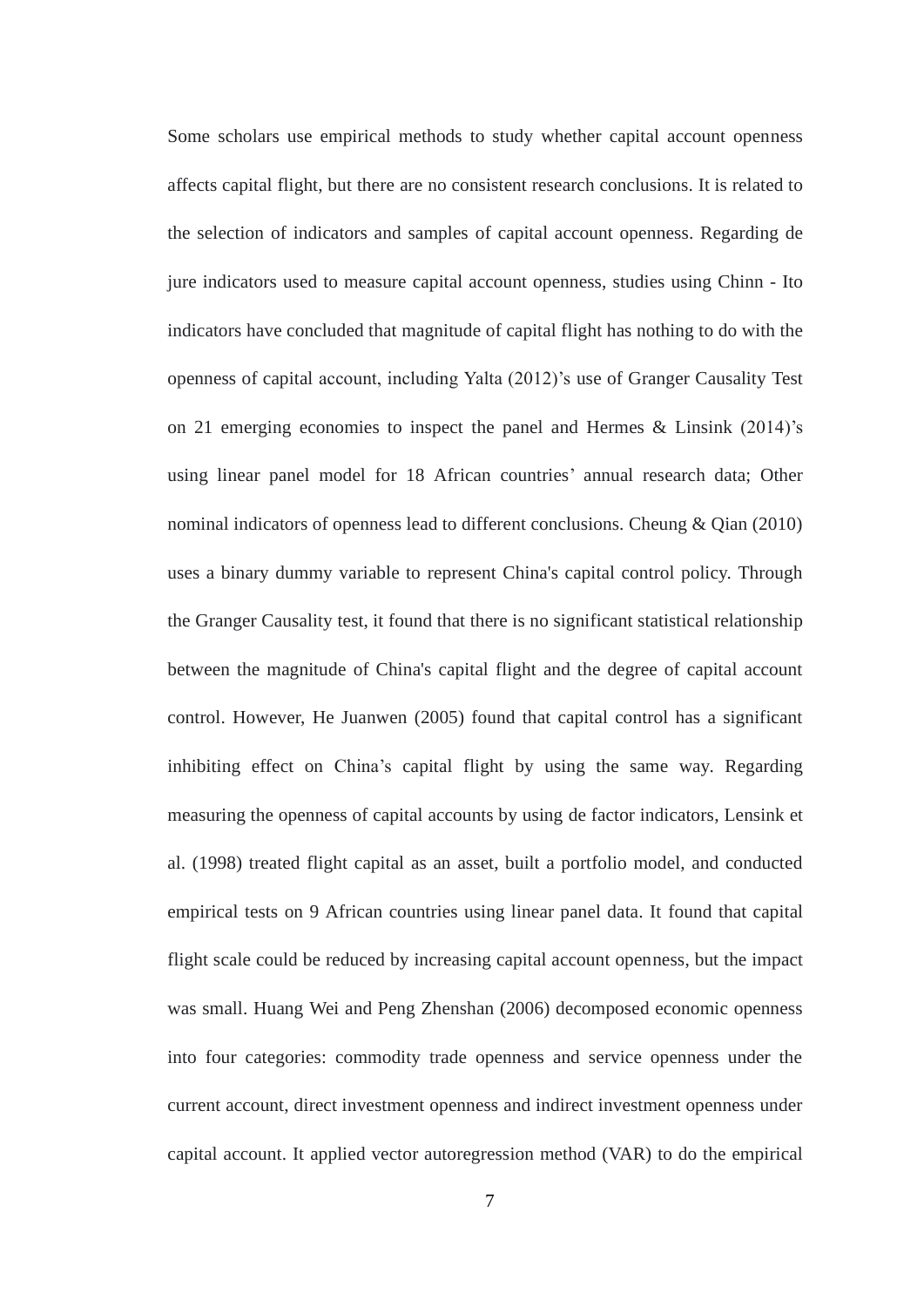test and found that the increase in openness of these four factors led to the increase of capital flight scale.

#### <span id="page-15-0"></span>**2.2 Institutional Quality and Capital Flight**

#### <span id="page-15-1"></span>**2.2.1 The Impact Mechanism of Institutional Quality on Capital Flight**

Institution is a series of underlying political, social and legal rules used to establish the foundation of production, exchange and distribution, which constitute the incentive mechanism of people's trading behaviour. Institutional quality refers to the degree to which the code of conduct represented by the system is accepted and its binding force. The higher the qualities of the institution, the higher the compliance degree of people to the system, the less likely the opportunistic behaviour in the transaction, the less the uncertainty of the transaction consequences and the more stable the expectation of the transaction subject. How do institutional factors affect capital flight? Theoretically, it is believed that the quality of the political system and legal system will affect investors' expectation of future returns, and then affect capital flight. Due to the lack of research on the impact of legal system quality on capital flight, this paper mainly analyzes the mechanism of the impact of legal system quality on capital flight.

Transaction cost is a critical factor in the transmission mechanism of legal system affecting capital flight. Sound property rights protection system can reduce the cost of the transaction through the following two ways: first, it can reduce the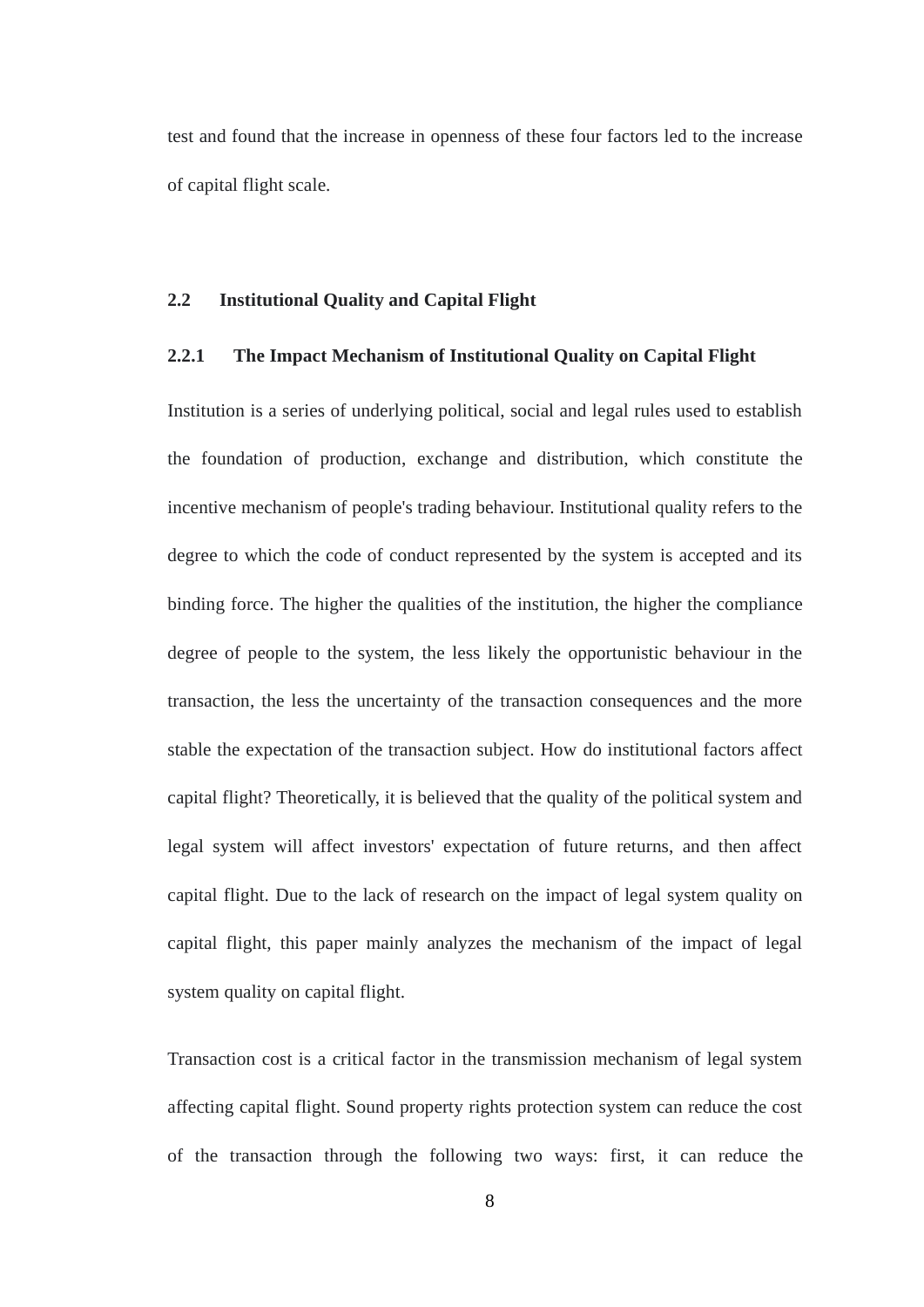uncertainty of the transaction. A sound property rights protection system has a clear definition of property rights and can prevent the occurrence of friction and disputes in the market in advance. Therefore, it can reduce market transaction costs, facilitate transaction behaviours and improve transaction efficiency. Second, it can reduce opportunism. Opportunism means that people seek to maximize their personal interests through improper means. A good property rights protection system establishes rules and norms for property rights trading through reasonable arrangement of trading contracts to restrain and punish various opportunistic behaviors in the trading process, clarify the rights and obligations of both parties, urge all parties to abide by the contract rules, and reduce the transaction costs caused by non-compliance with the contract.

Investment efficiency is also an essential factor that the legal system affects capital flight. A perfect investor protection system can provide corresponding system protection for investors to make a cross-market capital investment and enjoy financial services such as financial institution information consultation, to provide an excellent financial investment environment for investors and improve the investment efficiency. Literature shows that the higher the quality of investor protection system, the better the investment effect. La Porta et al. (1997, 1998) found that in countries with strong investor protection, the financial market is relatively developed which can provide investors with more alternative financial instruments and better diversify portfolio risks. La Prt et al. (2000) found that investors can obtain higher dividends in countries with reliable investor protection.

9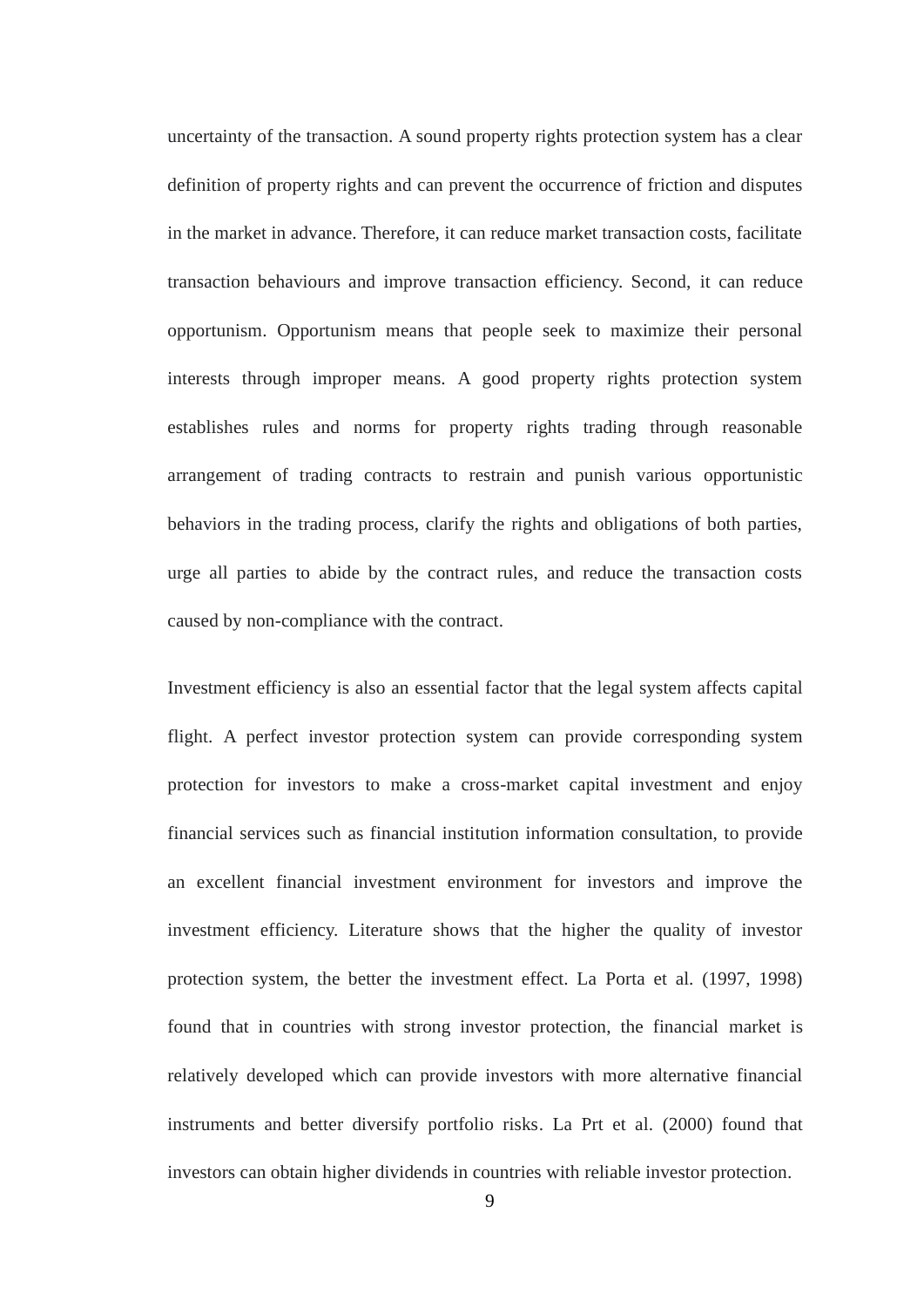Sound property rights protection system and the commercial law system play a decisive role in reducing transaction costs, improving transaction efficiency and investment income from the legislative level. Judicial system of high quality ensures the effective implementation of legislation from the level of law enforcement. Abundant lawyer resources, high-level court team and sound judicial system provide a reliable guarantee for the efficiency and fairness of law enforcement. A judicial system with credibility also provides incentives for economic exchanges.

#### <span id="page-17-0"></span>**2.2.2 Empirical Findings**

There are few empirical studies on the relationship between institutional quality and capital flight, and especially there are few institutional factors involved in the studies on China's capital flight.

Among limited literature, there are many studies on the relationship between the quality of the political system and capital flight, the government's control system of economic activities and capital flight, but few studies related with legal systems such as protection of property rights. Lensink et al. (1998) used the data of 84 developing countries and empirically tested the relationship between political risk and capital flight by setting virtual variables such as murder rate and revolution, political rights. It found that most of the political risk variables keep significant statistical relationship with capital flight. Some literature thought political risk resulted in capital flight through insurance premium losses and asset loss related to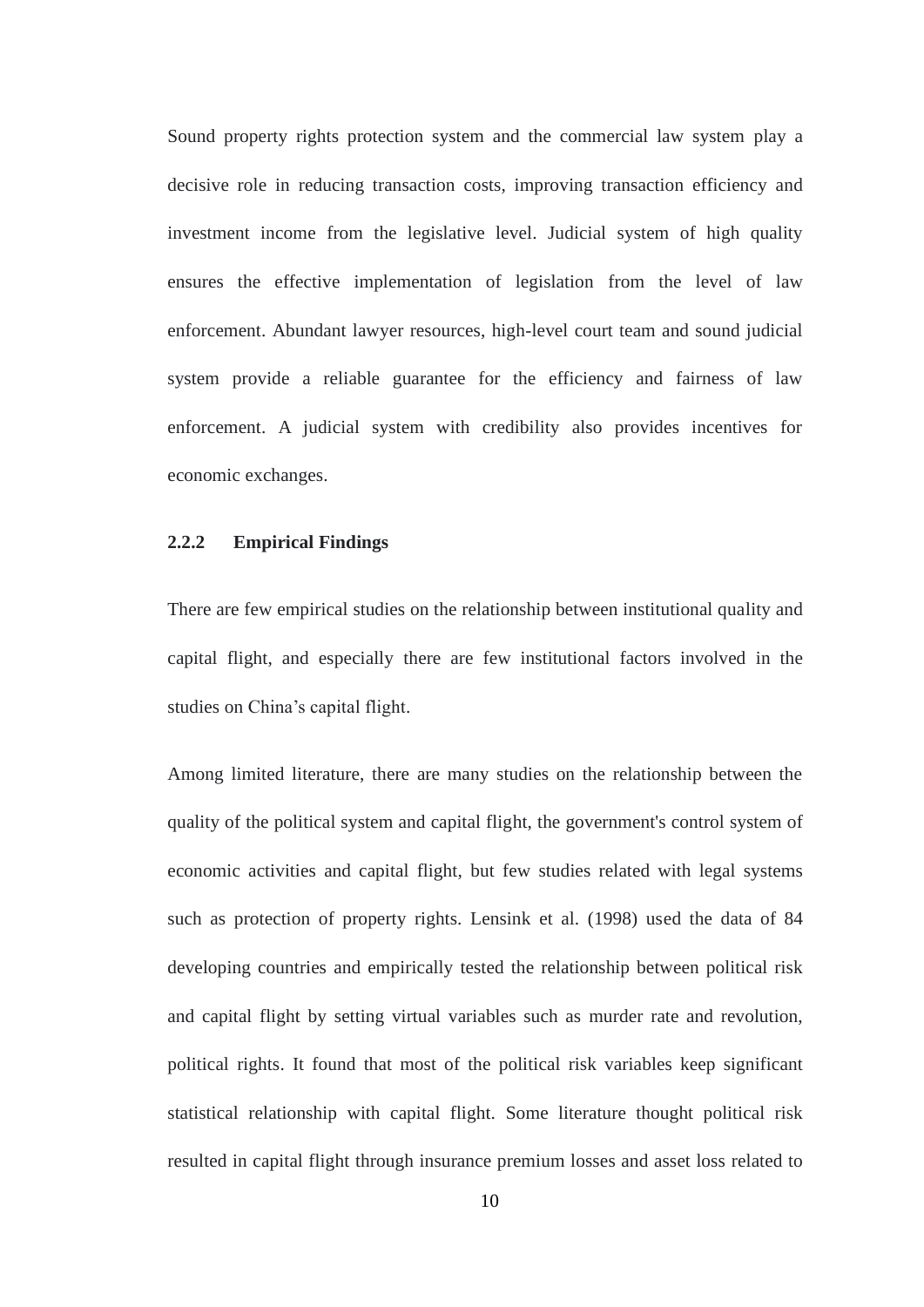investment (Davies, 2008; Ndikumana, 2014). Hermes & Lensink (2001) investigated the relationship between the government's control of economic behaviour and capital flight and believed that the uncertainty of policies was an essential reason for capital flight. If intentions of government's policy were vague, domestic residents would prefer to transfer capital to foreign countries where the return on assets was more defined. They used fiscal expenditure, tax expenditure, government consumption, inflation and the real interest rate data and built the five policy uncertainty index by methods of time trend expanded second-order autoregressive, found that there are four indicators of uncertainty significantly positively related to capital flight in addition to inflation. It concluded that the higher the uncertainty of policy, the larger the magnitude of capital flight.

Cera et al. (2008), Asongu & Nwachukwu (2016), etc. have taken a variety of institutional factors into account. Cerra et al. (2008) used the panel data to study the relationship between institutional quality and capital flight by introducing multiple indicators in the database system, including bank governance index, corruption, policy formulation and implementation quality, political stability, laws and regulations. The results showed that the lower the quality of the institution, the bigger the capital flight, and institutional quality affect capital flight by influencing the volatility and uncertainty; Asongu & Nwachukvu (2016) used the panel data of 37 African countries to study the effect of institutional quality on capital flight. After examining six kinds of institutional quality, it found that three indicators including political stability, freedom of speech and freedom of the election to vote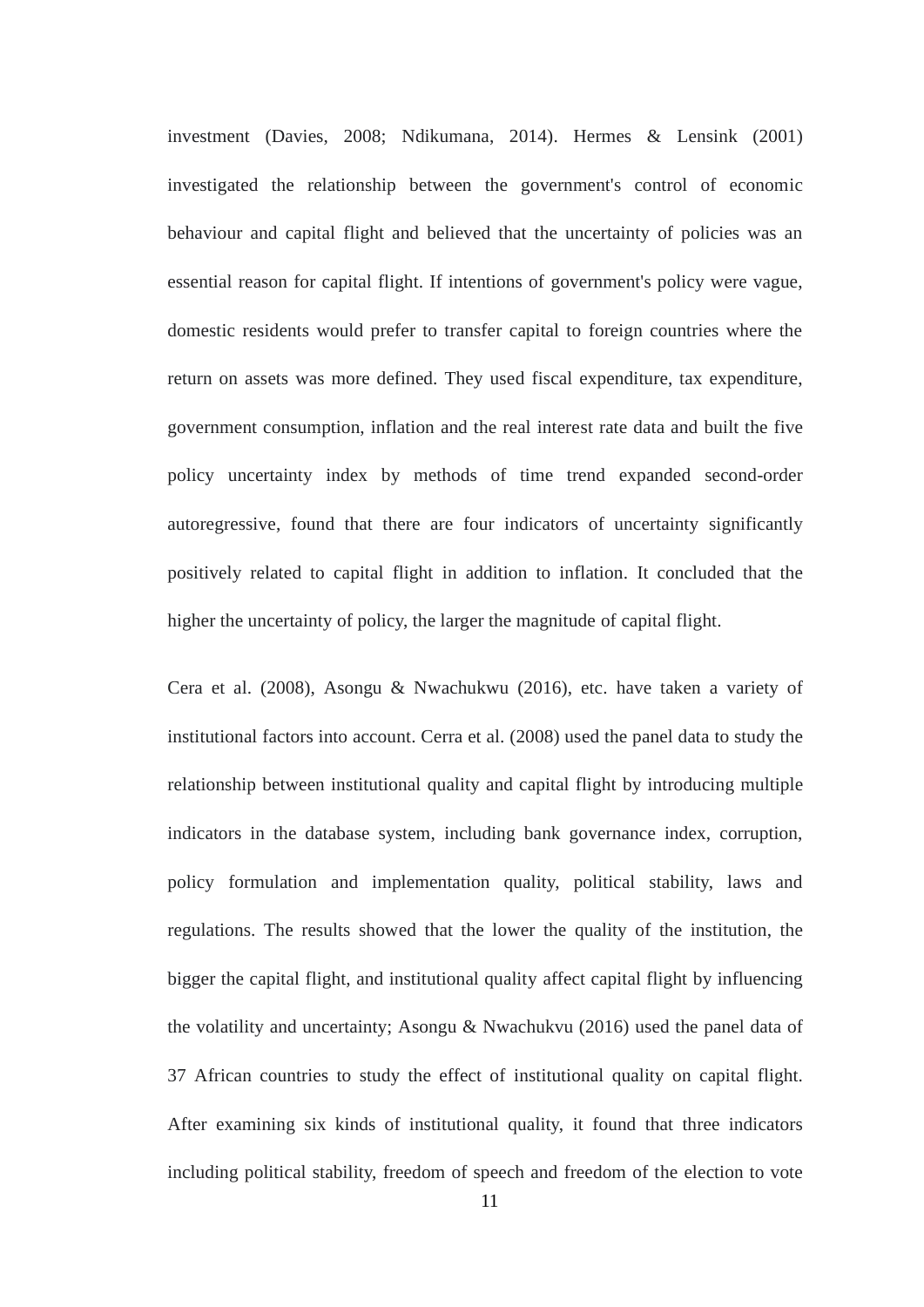as well as corruption control has significant inhibitory effect on capital flight. Among all indicators, the negative correlation between the quality of corruption control and capital flight is the most robust.

Chinese scholars have also done some studies on the relationship between institutional quality and capital flight. Cao Yuantao (2005) analyzed the influencing factors of capital flight in China from 1985 to 2002. The paper used Corruption Perceptions Index of Transparency International to measure the degree of political corruption in China and roughly measured the reform of China's property rights system by the ratio of the total industrial output value of public ownership to total industrial output value of whole society. The results showed that the cleaner the politics, the less capital flight; the property right system has a significant impact on capital flight. If the property right system cannot meet the requirements of manufacturers, capital flight will occur. Pan Zhen and Jin Zhongkun (2008) used stepwise regression method to test the relationship between institutional constraints and capital flight in China from 1982 to 2006. It used the percentage of the value of securities held by residents accounted for total value of residents' financial assets as a measuring index of the degree of private property rights protection in China. Other institutional constraints include domestic and foreign discrimination policy, corruption, foreign exchange control and the degree of marketization. The results showed that the degree of private property right protection, foreign exchange control and marketization by Chinese government are negatively correlated with capital flight. However, the sample size of these two studies is small, and the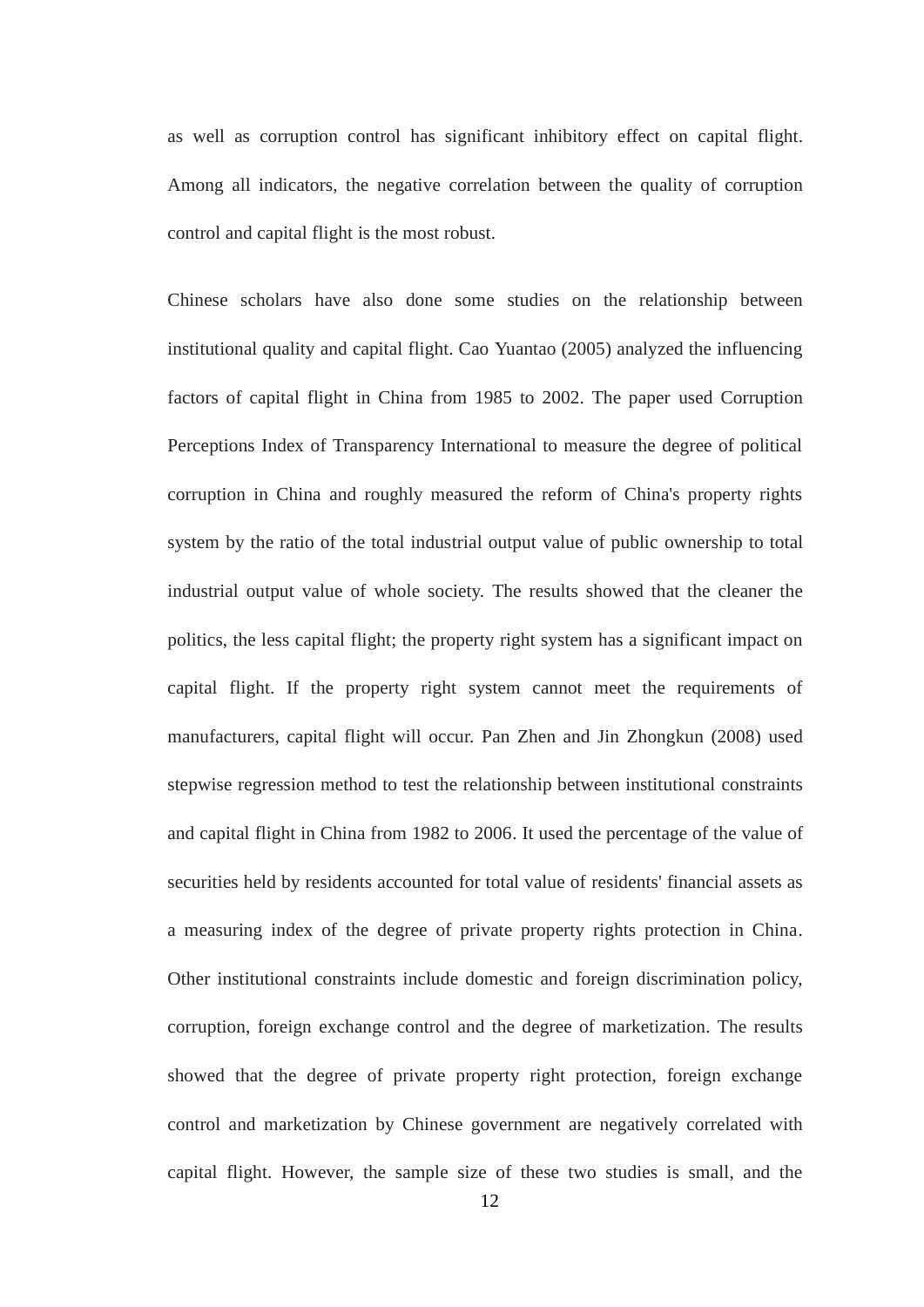conclusion needs to be further tested.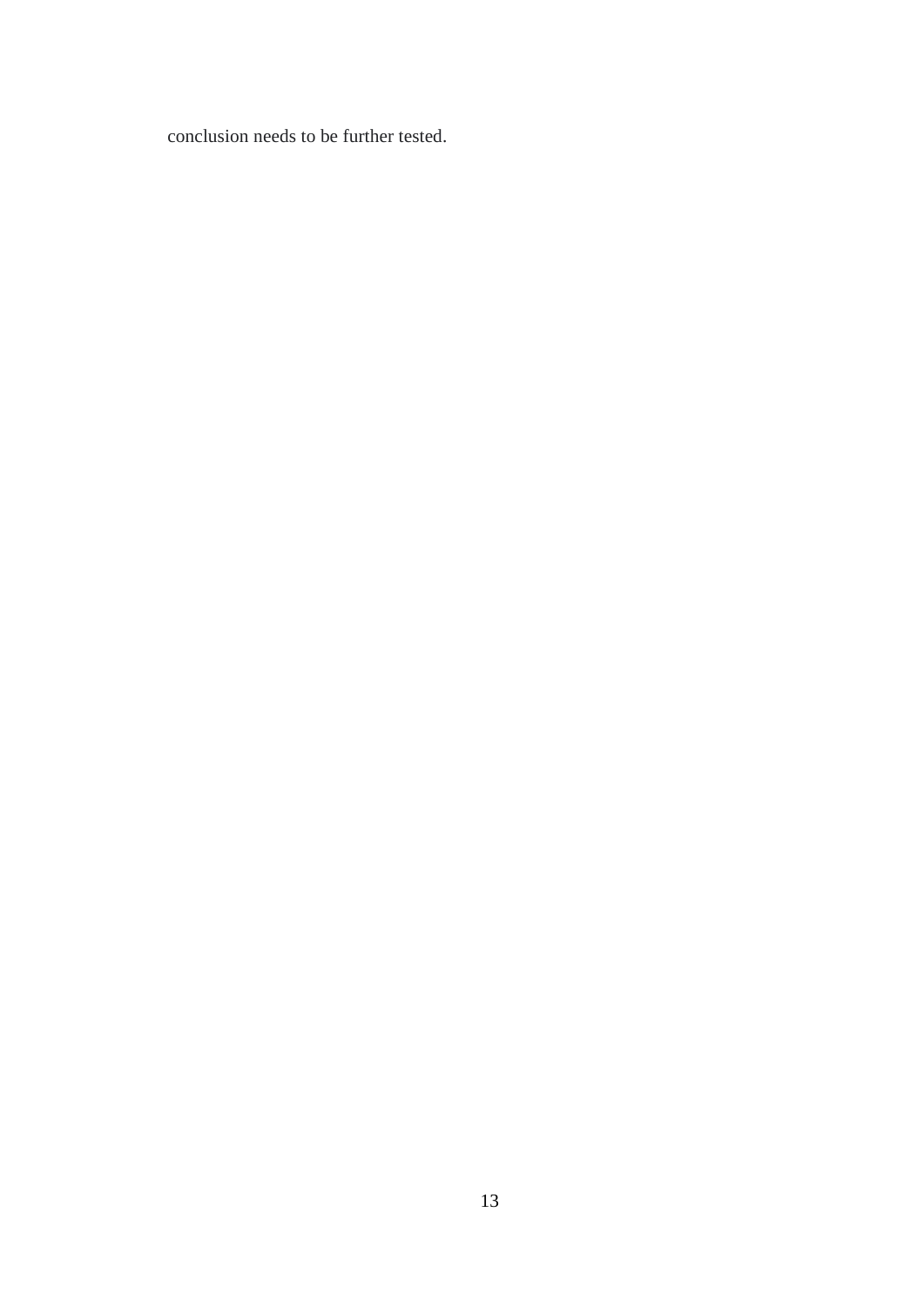#### **III. EMPIRICAL TEST**

#### <span id="page-21-1"></span><span id="page-21-0"></span>**3.1 Model Specifications**

The benchmark model (1) for the relationship between and among capital account openness, institutional quality and capital flight of BRICS can be expressed as follows:

$$
CF_{i,t} = \beta_1 OPEN_{i,t} + \beta_2 IQ_{i,t} + \beta_3 X_{i,t} + e_{i,t} \qquad (1)
$$

#### *(1) CF — scale of capital flight/GDP*

This paper argues that capital flight does not depend on the number of its routes, but up to whether it is speculative. The typical characteristic of capital flight is that it will quickly transfer to foreign countries once the expected return or risk changes. Therefore, short-term speculative capital is an important part of capital flight. In this paper, the direct calculation method of J. Cuddington (1986) is adopted to calculate the scale of capital flight:

Scale of capital flight =-(net error after deducting statistical errors and the scale of omitted bond and equity investment)

The sign of item in the formula is the same as balance of payment. Net errors after deducting statistical error and omissions item represents a hidden capital flow. Normal statistical error is estimated by the proportion of net errors and omissions item in the balance of payments accounts for total trade volume in the United States and Japan because these two countries' balance of payments statistics system is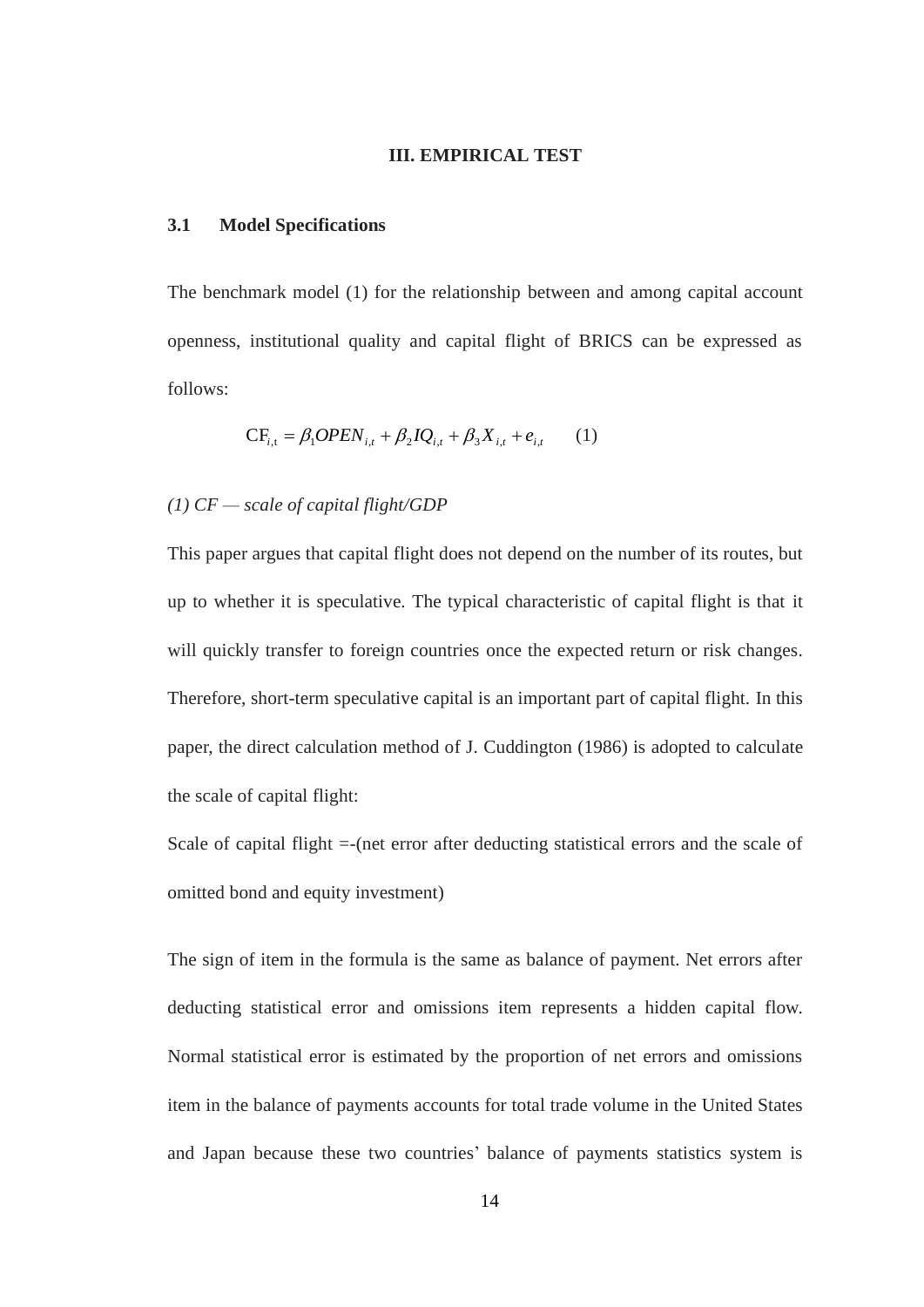relatively perfect (Ren Hui, 2001). Under capital account liberalization, bond and equity investment, as an important means of outward investment, are highly liquid and speculative. Large-scale short-term flows will affect the stability of a country's financial market. Therefore, this paper takes them as the representative of short-term speculative capital.

#### *(2) OPEN — overall openness of capital account*

There are two commonly used indicators to measure the openness of the capital account. One is the KAOPEN index constructed by Chinn-Ito, which belongs to the openness of laws and regulations. The other is measured by the ratio of capital stock or flow to GDP. Due to China's score from 1993 to 2014 has continuously been -1.188756943 under KAOPEN index, which remains unchanged. It does not reflect the fact that China's capital account openness is advancing steadily. Therefore, this paper adopts de factor openness degree of capital account:

 $OPEN=$  (direct investment assets + direct investment liabilities + securities investment assets + securities investment liabilities) /GDP

#### *(3) IQ- institutional quality*

It has always been difficult to measure institutional quality digitally. Therefore, it is crucial to determine an institutional quality indicator system suitable for transnational data research. In empirical studies, some institutional indicator systems are often adopted, including Worldwide Governance Indicators (WGI) provided by Kaufmann et al. (2011), multiple institutional quality indicators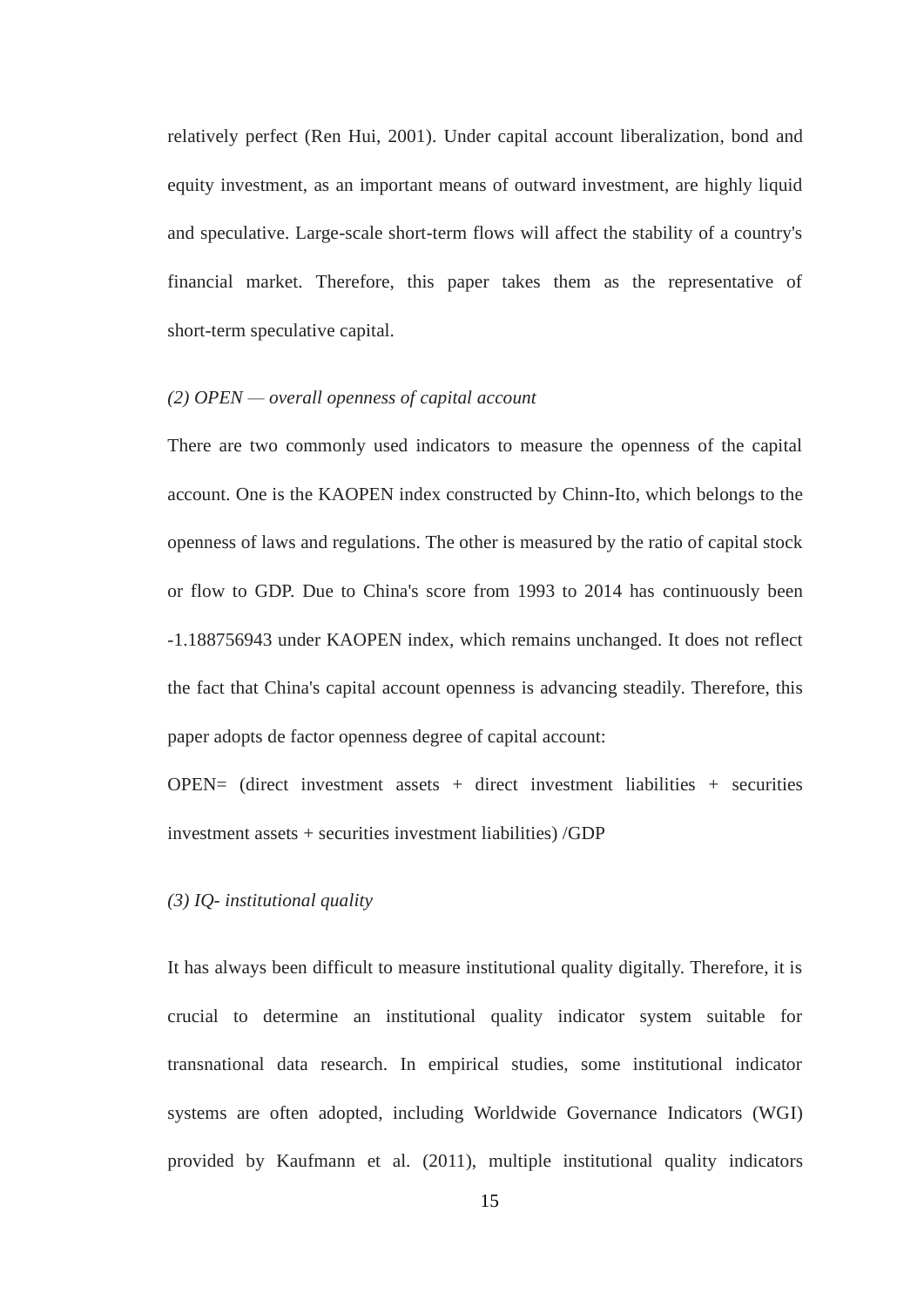including government size and property rights protection provided by Economic Freedom of the World (EFW) database, International Country Risk Guide (ICRG) provided by Political Risk Services Group (PRS), Polity IV provided by Marshall & Jaggers (2002), etc.

EFW database and WGI index system are comprehensive databases to measure the quality of the institution, providing both the quality of the political system and the quality of the legal system. Although ICRG and Polity IV database index are also widely used, they are generally applicable to study the quality of political systems. Among all indicators, the most frequently used one is WGI (Shao Jun and Xu Kangning, 2008). It is because WGI has higher rigour and comprehensiveness among all similar indicators and covers a broader range of countries. The high rigour is that WGI pays more attention to statistical accuracy. In addition to publishing the estimated value of system quality, it also emphasizes on and calculates the standard error caused by the estimation. Great comprehensiveness is embodied in that WGI data source is more extensive, not only including the government's official data released by the organization, but also the analysis of the business data and survey data, and absorbing indicators of published index system. For example, Rule of Law indicators of WGI has extracted related information with law and regulations from ICRG and then combine. Furthermore, WGI index covers a broader range of countries or regions. At present, the WGI index covers 213 countries and regions, while ICRG and other indexes only cover around 100 countries and regions. WGI index system has three dimensions, and there are two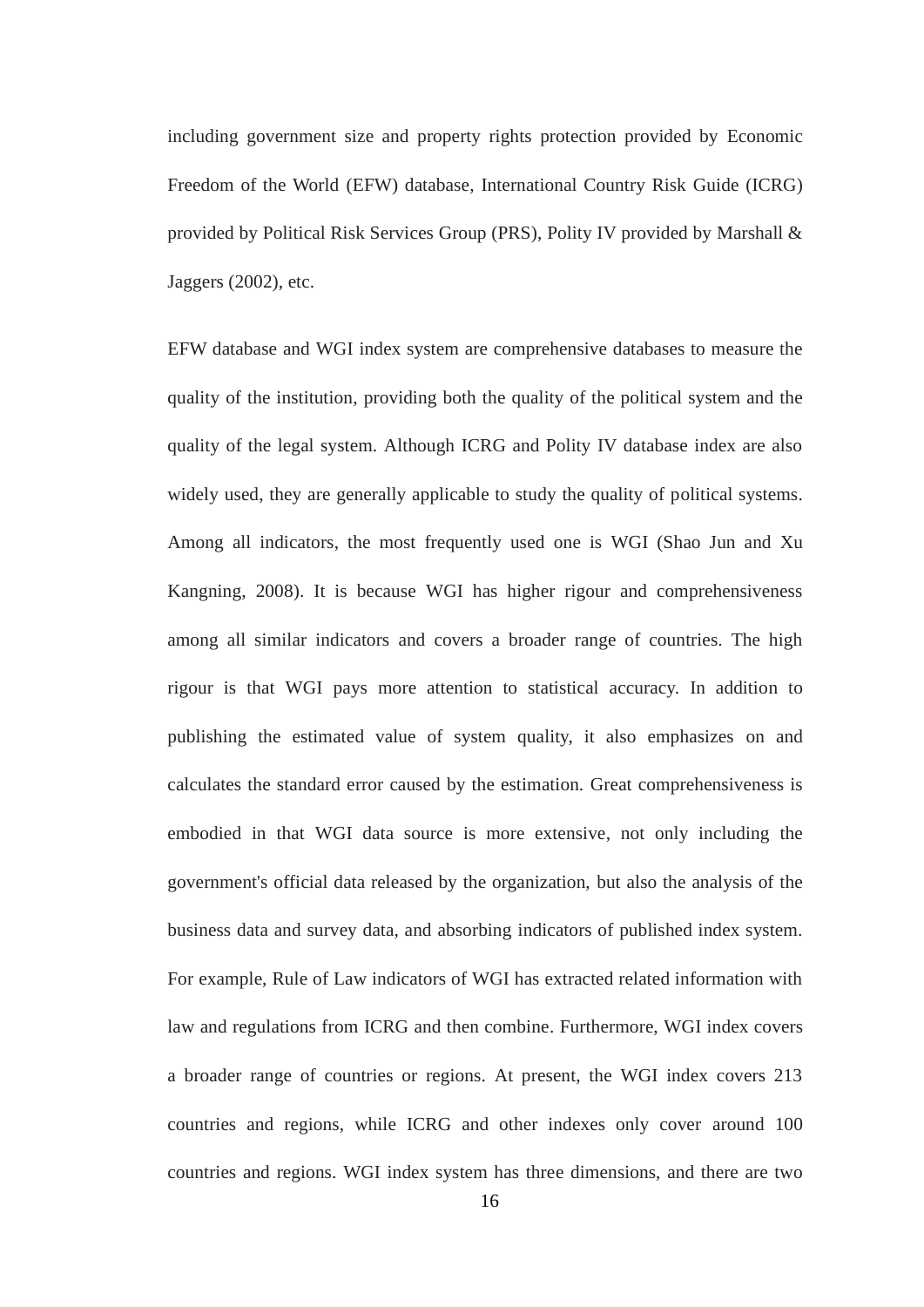sub-indexes under each dimension. The two sub-indexes are highly correlated, and there are six sub-indexes. The higher the value of the indicator in the WGI index system, the higher the system quality of corresponding dimensions. WGI indicator system measures three dimensions and six sub-indicators of system quality (see table 1).

| Dimension                                                                           | Sub-indicator                                                 | Detailed Explanation                                                                                                                                                                                               |  |
|-------------------------------------------------------------------------------------|---------------------------------------------------------------|--------------------------------------------------------------------------------------------------------------------------------------------------------------------------------------------------------------------|--|
| 1. The process by which the<br>government is selected,                              | Voice and Accountability (VA)                                 | Measures the degree to which a country's<br>citizens are free to choose their government<br>and speak freely                                                                                                       |  |
| supervised and replaced                                                             | Political Stability and Absence<br>of Violence/Terrorism (PV) | Measures the stability and violence<br>controlling ability of the existing government                                                                                                                              |  |
| 2. The ability of the government<br>to formulate and implement                      | Government Effectiveness<br>(GE)                              | Measures the degree to which administrative<br>services and public services are not affected<br>by political pressure as well as the credibility<br>and strength of government commitment to<br>implement policies |  |
| policies effectively                                                                | <b>Regulatory Quality (RQ)</b>                                | Measures the government's ability to<br>implement policies and regulations that<br>enhance the development of the private<br>sector                                                                                |  |
| 3. The level of the public and<br>society respecting and<br>complying with laws and | Rule of Law (RL)                                              | Measures the degree to which public trust and<br>compliance with laws and regulations,<br>especially those relating to contract<br>enforcement, property rights protection and<br>the legal system                 |  |
| regulations such as economic<br>rules, social rules.                                | Control of Corruption (CC)                                    | Measures the extent to which public power is<br>used for private gain, including corruption in<br>its narrow and broad sense                                                                                       |  |

#### <span id="page-24-0"></span>**Table 1: Description of Each Index in WGI**

Source: World Bank

The paper believes that contract protection, as well as property rights protection law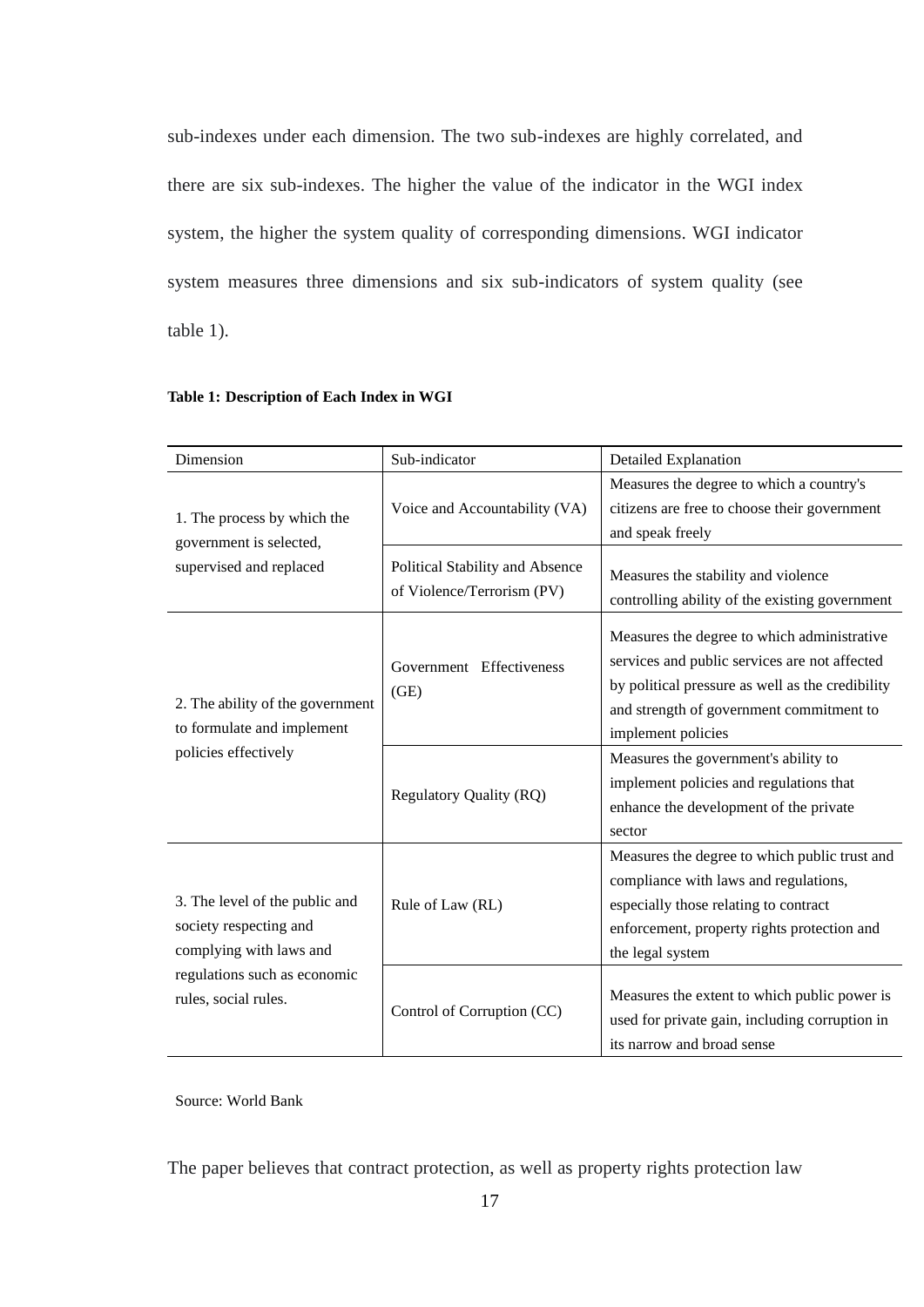plays a vital role in investment activities, directly affecting the investment effect and behaviour. So the primary concern of institutional quality index is "RL" under WGI. At the same time, "PV" and "RO" are selected according to data availability. Specifically, IQ includes: RL- measuring the public's trust in and compliance with laws and regulations, especially those relating to contract enforcement, property rights protection and judicial system; PV- measuring the stability and riot control capability of the existing government; RQ- measuring the government's ability to shape policies and regulations to allow and enhance private sector development. The score range of RL, PV and RQ is 0-100. The higher the value of the index, the higher the quality of the corresponding system.

#### *(4) X- other control variables*

Other control variables include:

*A. Interest rate difference between country i and the international market (RDi).* It is equal to the money market rate of country i minus the international market rate, of which latter is replaced by the London interbank offered rate (Libor). The wider the spread, the investors' gain in the country i should be higher and capital flight should be reduced.

*B. The Exchange rate of country i (Exchange).* It is equal to (current rate - previous rate)/current rate of exchange of country i. Exchange rates are priced in U.S. Dollar Quotations. Therefore, Exchange> 0 indicates the depreciation of the country's currency.

*C. Inflation rate (Inflationi).* It is equal to (current CPI- last CPI)/last CPI.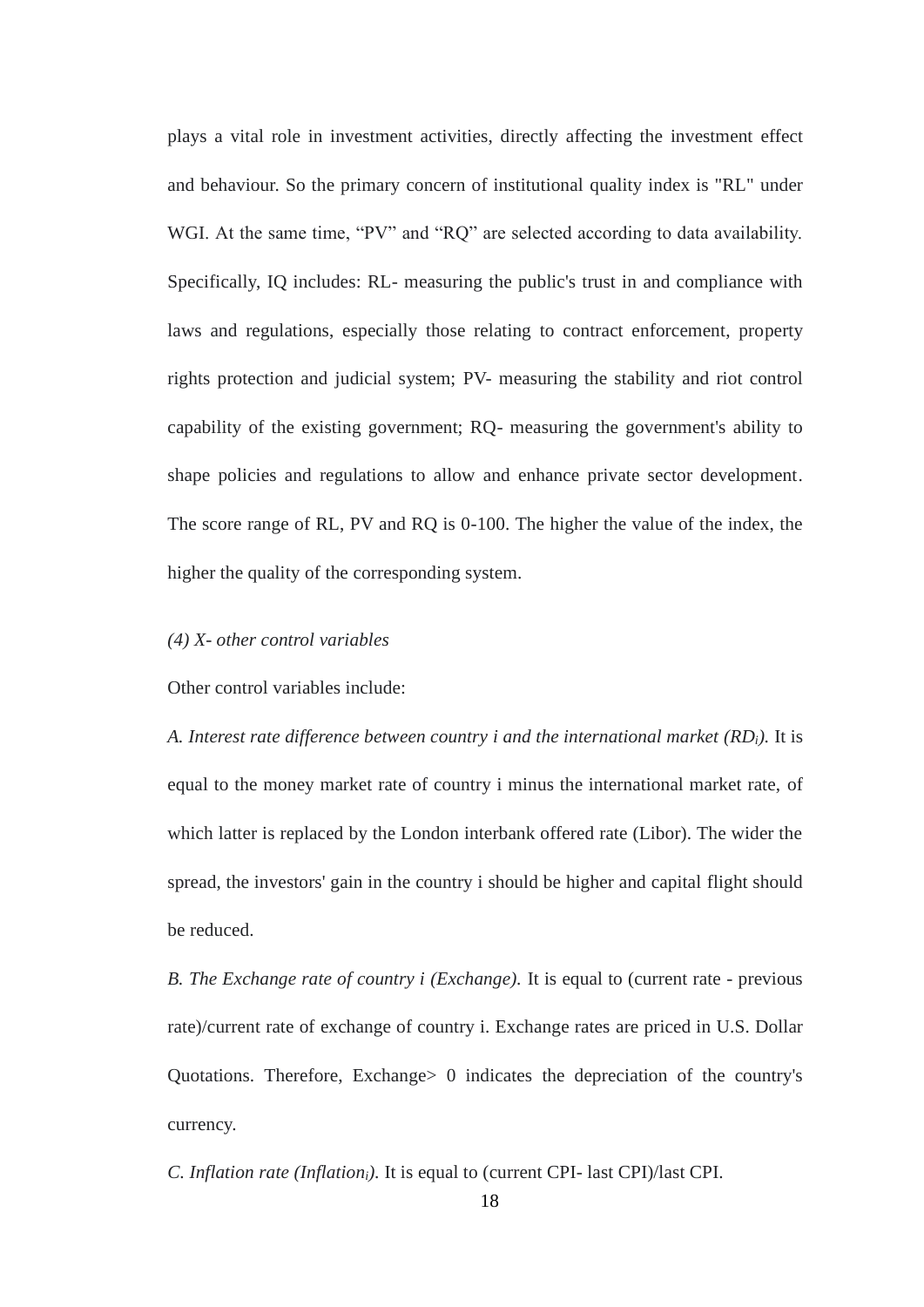*D. Economic Growth (Growthi).* It is equal to (current GDP- last GDP)/last GDP.

All the data in this paper are from the international monetary fund (IMF) and the World Bank, based on the availability and completeness of data, and the time span is 2000-2015.

#### <span id="page-26-0"></span>**3.2 Empirical Process and Result Analysis**

## <span id="page-26-1"></span>**3.2.1 Panel Unit Root Test**

First, this paper conducted the unit root test of ADF panel on the data, and the test results of each variable were shown in table 2 and table 3.

<span id="page-26-3"></span>**Table 2: ADF Panel Unit Root Test Result of Major Variables**

| Variables<br><b>Statistics</b> | CF    | <b>OPEN</b> | RL    | PV    | RQ    |
|--------------------------------|-------|-------------|-------|-------|-------|
| chi2 (10)                      | 39.77 | 37.47       | 27.74 | 29.72 | 24.23 |
| Prob>chi2                      | 0.000 | 0.000       | 0.002 | 0.001 | 0.007 |

<span id="page-26-4"></span>

| Table 3: ADF Panel Unit Root Test Result of Control Variables |  |  |  |
|---------------------------------------------------------------|--|--|--|
|---------------------------------------------------------------|--|--|--|

| Variables<br><b>Statistics</b> | RD    | Exchange   Inflation |       | Growth |
|--------------------------------|-------|----------------------|-------|--------|
| chi <sub>2</sub> (10)          | 30.65 | 24.99                | 25.25 | 33.49  |
| Prob>chi2                      | 0.001 | 0.005                | 0.005 | 0.000  |

<span id="page-26-2"></span>Table 2 and Table 3 show that all variables are stable at the 1% significant level.

#### **3.2.2 Model Regression**

According to the Hausman test results, model (1) should select the random effect model. In order to overcome the possible heteroscedasticity problems, all reported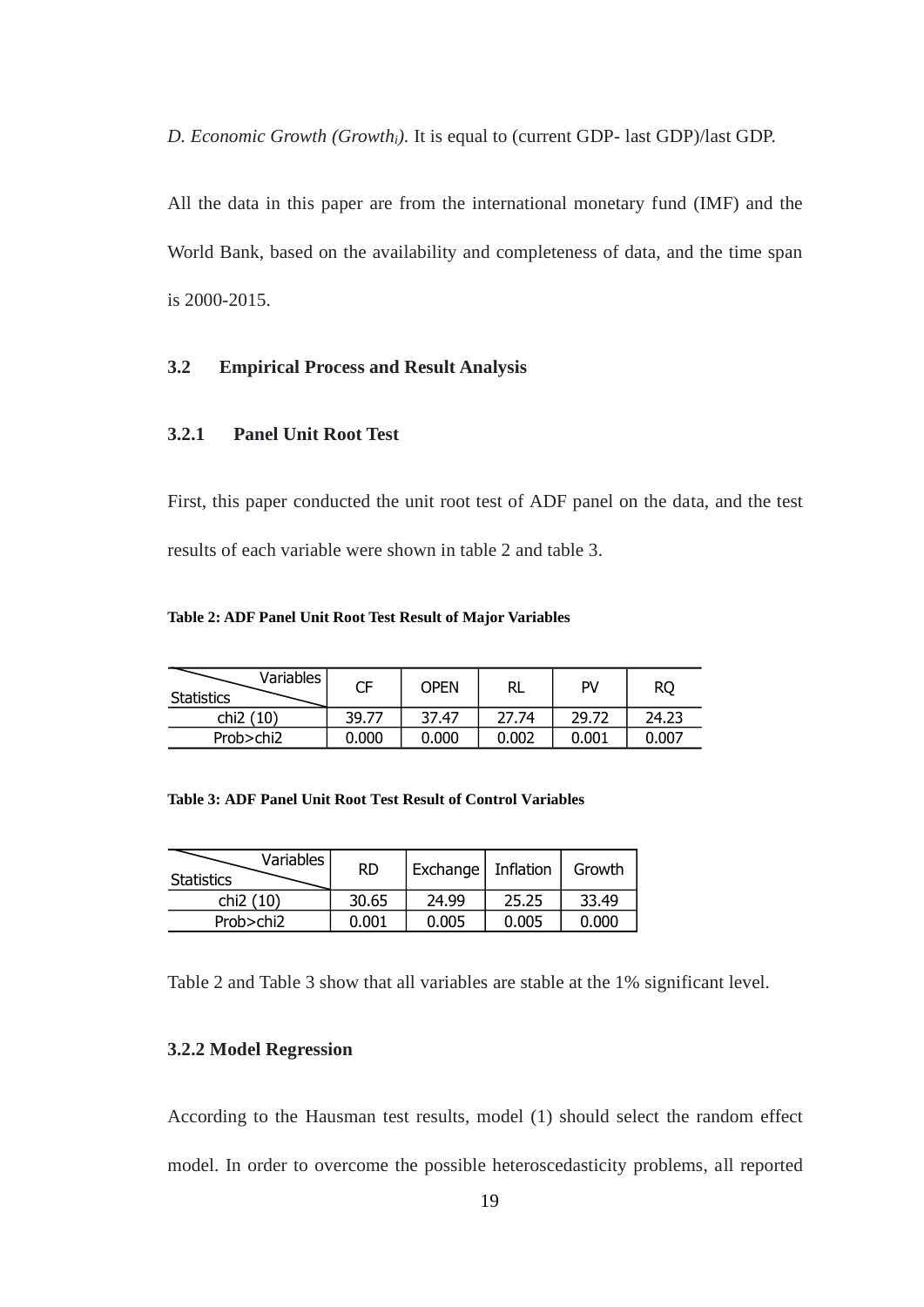standard errors have undergone heteroscedasticity correction, that is, the standard error is robust to heteroscedasticity. Regression results of model (1) are shown in column (1) of table 4.

| <b>Estimation Method</b>     | <b>RE</b>      | FE            | System GMM     |
|------------------------------|----------------|---------------|----------------|
| Model                        | (1)            | (2)           | (3)            |
|                              |                |               | 0.0465         |
| $CF_{i,t-1}$                 |                |               | (0.0383)       |
|                              | $-0.308***$    | $-0.215**$    | $-0.397***$    |
| <b>OPEN</b>                  | (0.0585)       | (0.0872)      | (0.0799)       |
|                              | $-0.000928***$ |               | $-0.000954***$ |
| RL                           | (0.000124)     |               | (0.000149)     |
|                              | 1.56e-05       |               | $-0.000229$    |
| <b>PV</b>                    | (0.000188)     |               | (0.000312)     |
|                              | 2.13e-05       |               | 0.000593       |
| <b>RQ</b>                    | (0.000244)     |               | (0.000410)     |
|                              |                | $-0.00474***$ |                |
| PP                           |                | (0.00145)     |                |
|                              | $-0.000416*$   | $-0.000679**$ | $-0.000744***$ |
| <b>RD</b>                    | (0.000232)     | (0.000294)    | (0.000274)     |
|                              | 0.000327***    | 0.000434***   | 0.000178       |
| Exchange                     | $(8.22e-05)$   | (0.000129)    | (0.000229)     |
|                              | 0.000249       | $0.00101*$    | $0.00113*$     |
| Inflation                    | (0.000425)     | (0.000529)    | (0.000606)     |
|                              | 6.40e-07       | 6.44e-05      | $-0.000307**$  |
| Growth                       | (0.000106)     | (0.000156)    | (0.000151)     |
|                              | 0.0479***      | $0.0253**$    | $0.0315**$     |
| Constant                     | (0.0101)       | (0.0103)      | (0.0125)       |
| Hausman Chi-square test      | 10.92          | 21.50***      |                |
| <b>Statistics</b>            | [0.206]        | [0.0003]      |                |
| Observations                 | 80             | 75            | 75             |
| $\mathbb{R}^2$               | 0.598          | 0.687         |                |
| Arellano-Bond test for AR(1) |                |               | $-1.894*$      |
|                              |                |               | (0.0581)       |
| Arellano-Bond test for AR(2) |                |               | $-1.0662$      |
|                              |                |               | (0.2863)       |
| Sargan test                  |                |               | 9.69067        |

## <span id="page-27-0"></span>**Table 4: Regression Result**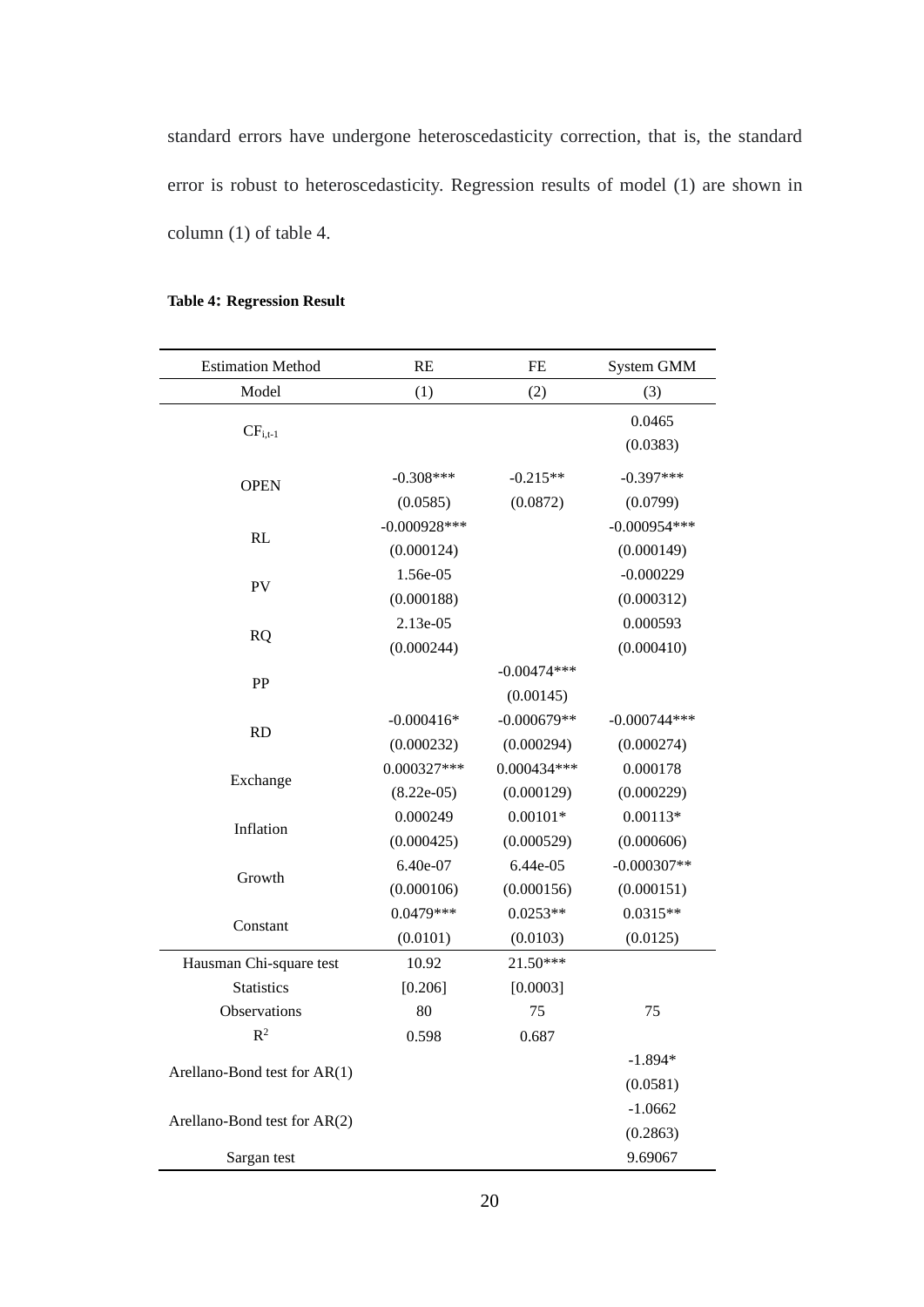Notes: The standard errors are reported in parentheses. P-value is reported in brackets. \*\*\*, \*\* and \* indicate significance at 1%, 5% and 10%, respectively. Values of Prob $\geq$ Z are reported in parentheses in the Arellano-Bond test. Values of Prob $\geq$ x<sup>2</sup> are reported in parentheses in Sargan test.

The test results of model (1) show that after controlling for relevant variables, the coefficient of overall openness of the capital account (OPEN) is negative and significant at the level of 1%, which indicates that the improvement of the overall openness of the capital account can significantly reduce capital flight. Coefficient of quality of legal system is negative and significant at 1% level, meaning that improve the quality of legal system can effectively reduce the scale of capital flight, this may be because the higher the quality of a country's legal system, the better property rights and investor protection, effectively reduces the irregularities in the process of trading, thus the more stable trading main body's expectations of trading results, resulting in lower transaction costs and investment security enhancement, which will eventually exert inhibitory effect on capital flight. Quality of political system (PV) and private sector development system (RQ) have no significant effect on capital flight.

#### <span id="page-28-0"></span>**3.2.3 Robustness Checks**

In order to ensure the reliability of the empirical results, the robustness checking of the conclusion of model (1) was conducted. First of all, in the form of replacement index, Protection of Property Rights (PP) provided by EFW database was taken as another measure of the quality of the legal system. IQ in model (1) was thus set as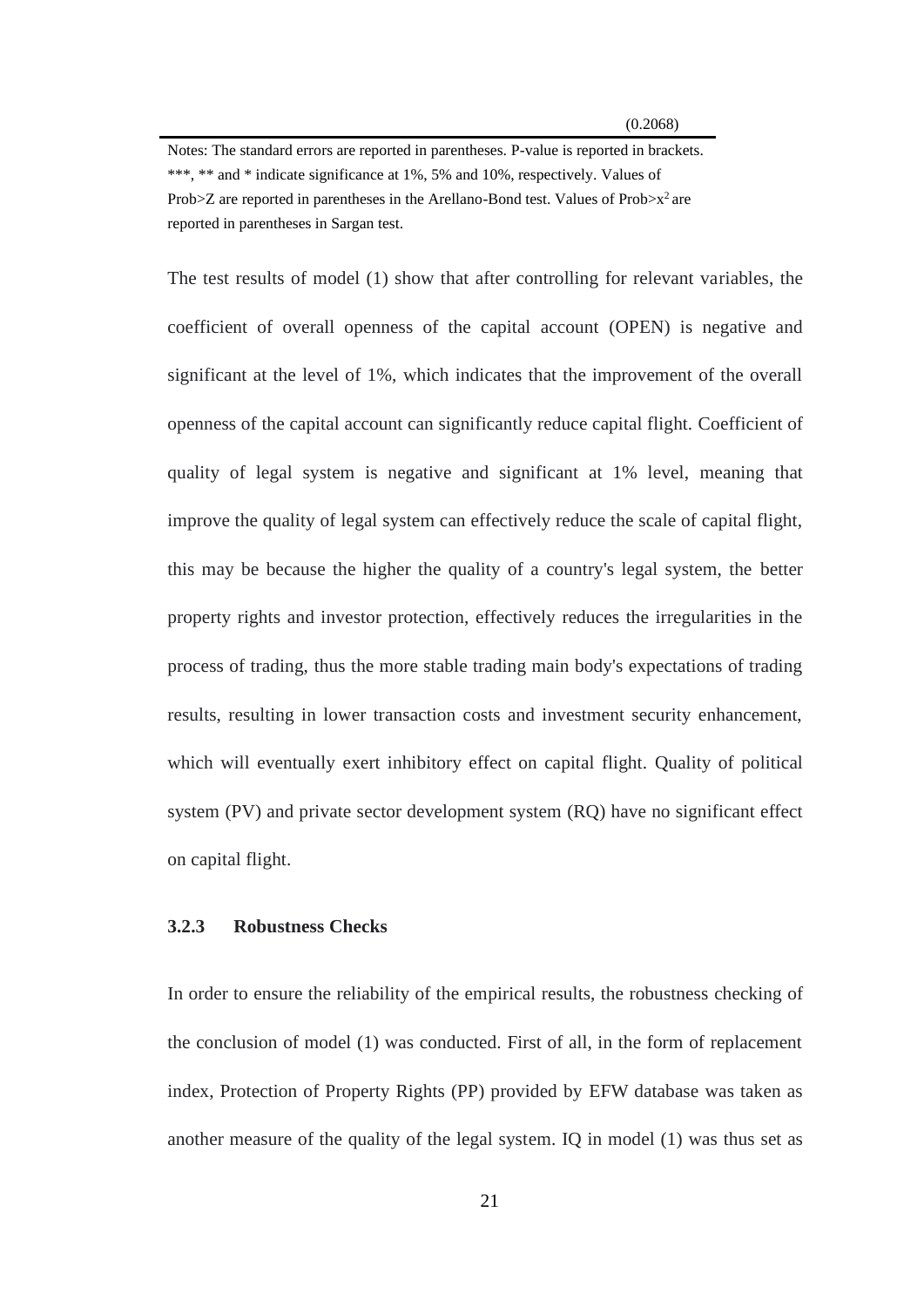PP and expressed as model (2):

$$
CF_{i,t} = \beta_1 OPEN_{i,t} + \beta_2 PP_{i,t} + \beta_3 X_{i,t} + e_{i,t}
$$
 (2)

The value range of PP is 0-10. The higher the number, the higher the quality of the system. Period is 2000-2014. PP shows robust after the panel unit root test. According to Hausman test results, model (2) should select fix effect model. Regression results are shown in table 4 (2).

Model (1) may result in endogeneity due to the omission of variables. In order to test whether the estimated results are affected by endogeneity, and given the possible inertia of capital flight, this paper adopts the dynamic panel model for further robustness test. The dynamic panel model (3) is set as follows:

$$
CF_{i,t} = \beta_1 CF_{i,t-1} + \beta_2 OPEN_{i,t} + \beta_3 IQ_{i,t} + \beta_4 X_{i,t} + e_{i,t}
$$
 (3)

Model (3) has the explanatory variable of first-order lag. If we use the general panel of the OLS regression, there will exist upwards biased and the inconsistent in estimation due to the existence of the endogenous variable. GMM estimation (Generalized Method of Moments) can effectively deal with the endogeneity problem in dynamic panel data. GMM estimation method is divided into system GMM and differential GMM. Compared with differential GMM method, system GMM estimation can improve the accuracy of model estimation and reduce the deviation caused by limited samples (Baltagi, 2013). Therefore, system GMM method is adopted here to estimate the model. Regression results of model (3) are shown in table 4 (3).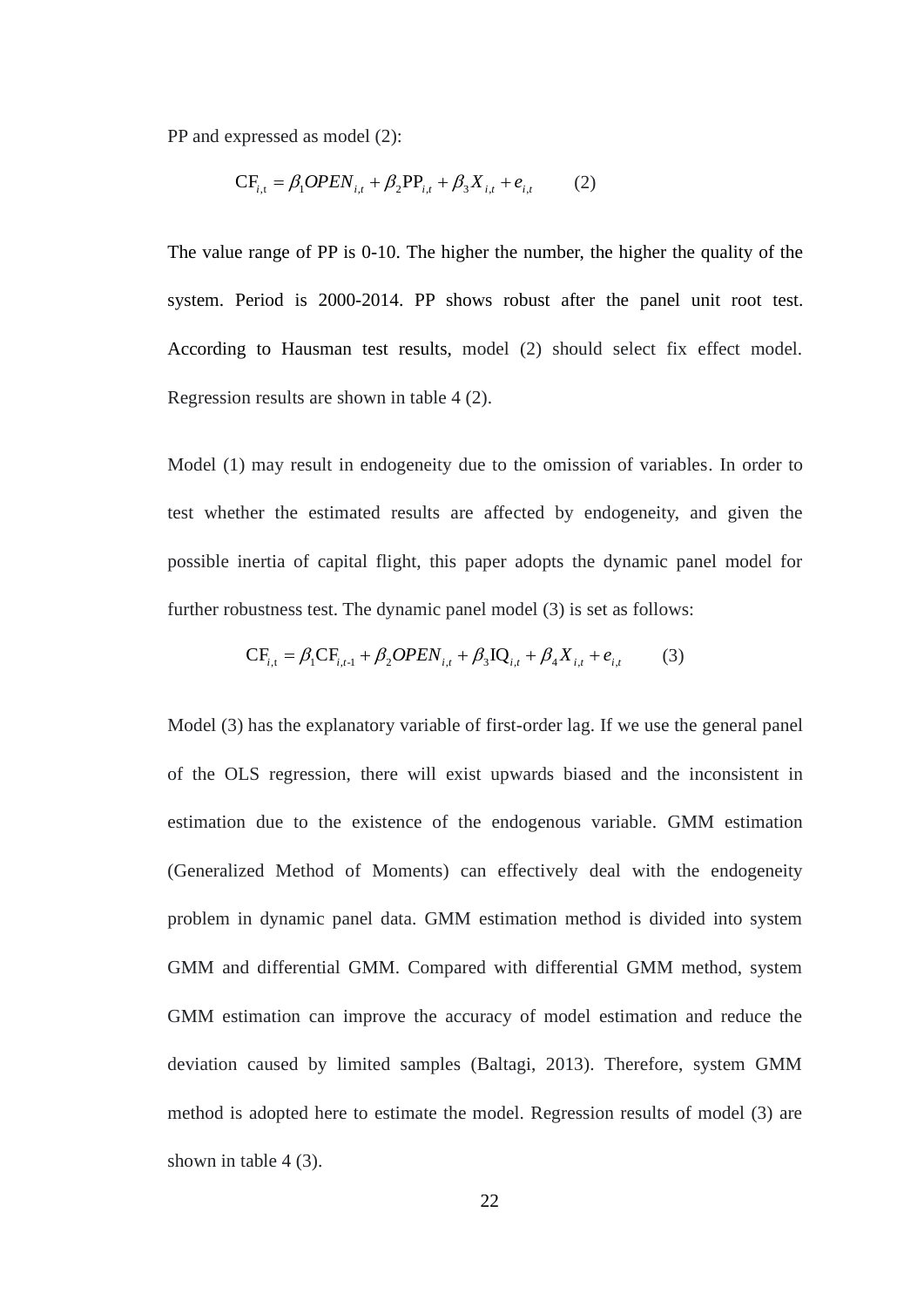The results of both robustness tests show that the coefficient sign and significance in capital account openness (OPEN) and legal system quality (PP, RL) of core explanatory variables do not change, and the regression results remained stable.It shows that the improvement of the quality of the legal system has steadily inhibited capital flight. The increase in the overall openness of capital account can significantly reduce the scale of capital flight.

#### <span id="page-30-0"></span>**3.2.4 An In-depth Analysis of Capital Account Openness to Curb Capital Flight**

Capital account openness consists of inflows and outflow management. In order to further research on different direction openness' impact on capital flight, this article will decompose capital account openness into inflows and outflows two directions to analyze the impact of flow direction of capital account openness and institutional quality on capital flight.

Model (4) is set as follows:

$$
CF_{i,t} = \delta_1 OUT \_ OPEN_{i,t} + \delta_2 IN \_ OPEN_{i,t} + \delta_3 IQ_{i,t} + \delta_4 X_{i,t} + e_{i,t} \tag{4}
$$

Where, OUT\_OPEN represents the capital account openness in the outflow direction:  $OUT\_OPEN = (direct investment assets + securities investment assets)$ /GDP. IN\_OPEN represents the capital account openness in the inflow direction: IN\_OPEN = (direct investment liabilities + securities investment liabilities) /GDP. IQ shall still use RL, PV and RQ three indicators in WGI system. Fixed effect was selected for model (4) according to the Hausman test result, and regression results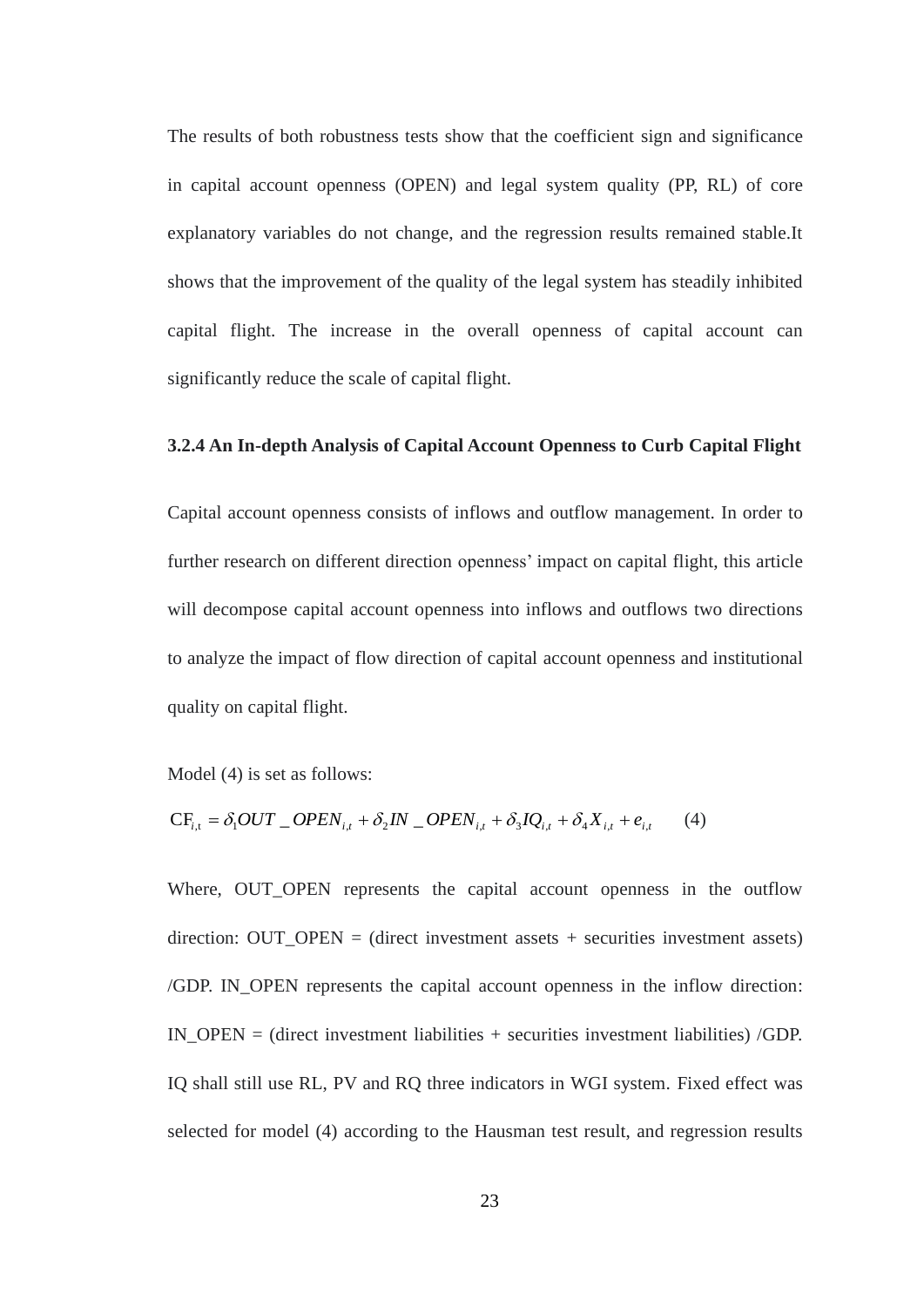<span id="page-31-0"></span>are shown in Table 5.

| <b>Estimation Method</b> | <b>FE</b>     |  |  |
|--------------------------|---------------|--|--|
| Model                    | (4)           |  |  |
|                          | $0.345*$      |  |  |
| <b>OUT_OPEN</b>          | (0.185)       |  |  |
| IN OPEN                  | $-0.608**$    |  |  |
|                          | (0.119)       |  |  |
| RL                       | $-0.00110**$  |  |  |
|                          | (0.000375)    |  |  |
|                          | $-4.36e-05$   |  |  |
| PV                       | (0.000344)    |  |  |
|                          | $-6.75e-05$   |  |  |
| <b>RQ</b>                | (0.000302)    |  |  |
|                          | $-0.000784**$ |  |  |
| <b>RD</b>                | (0.000322)    |  |  |
|                          | $0.000228*$   |  |  |
| Exchange                 | (0.000120)    |  |  |
|                          | $0.00146**$   |  |  |
| Inflation                | (0.000551)    |  |  |
|                          | $-0.000113$   |  |  |
| Growth                   | (0.000134)    |  |  |
|                          | $0.0713**$    |  |  |
| Constant                 | (0.0197)      |  |  |
| Hausman Chi-square test  | 19.83**       |  |  |
| <b>Statistics</b>        | [0.019]       |  |  |
| <b>Observations</b>      | 80            |  |  |
| $R^2$                    | 0.687         |  |  |

**Table 5: Regression Results of Decomposed Capital Account Openness**

The empirical results show that the coefficient of OUT\_OPEN is significantly positive at the level of 10%. The coefficient of IN\_OPEN is significantly negative at the level of 1%, and the absolute value of the coefficient is large. The coefficient of the quality of the legal system is still significantly negative at the level of 1%. The regression coefficients of the other two systems are still not significant. This shows that: first, the degree of openness in the direction of cross-border capital outflow is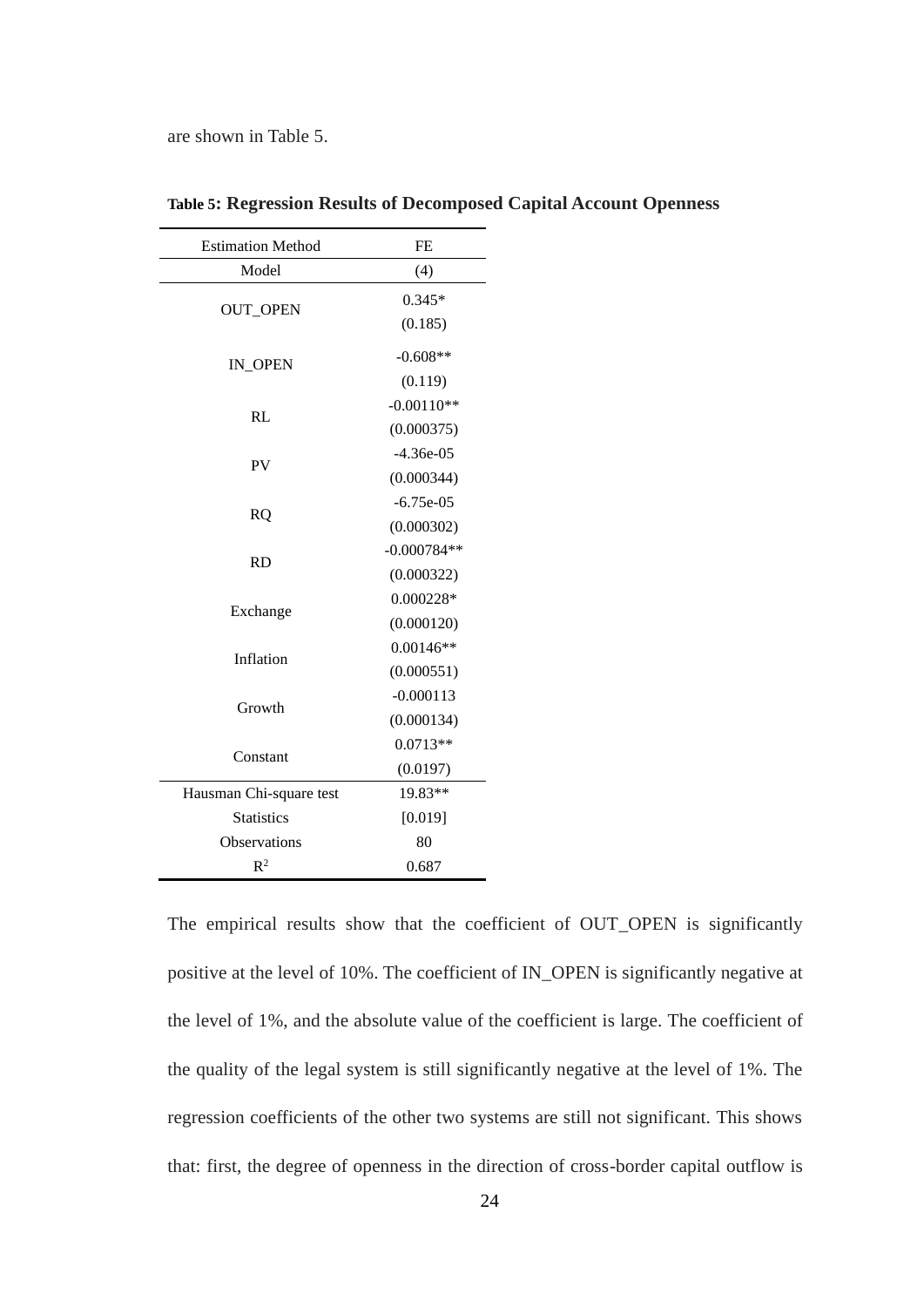positively correlated with capital flight, that is, the increase in the degree of openness in the direction of cross-border capital outflow will promote capital flight. Second, the openness of cross-border capital inflow direction is negatively correlated with capital flight, indicating that the increase of openness of cross-border capital inflow direction will restrain capital flight. Third, in the process of capital account liberalization, inhibitory effect to capital flight brought by the openness of capital inflow is greater than promoting effect brought by the openness of capital outflow due to better control of the direction, degree and speed of capital opening. This is also an important reason why the improvement of overall capital account openness can significantly reduce the capital flight in BRICS. Fourth, the quality of the legal system has played a steady role in curbing capital flight.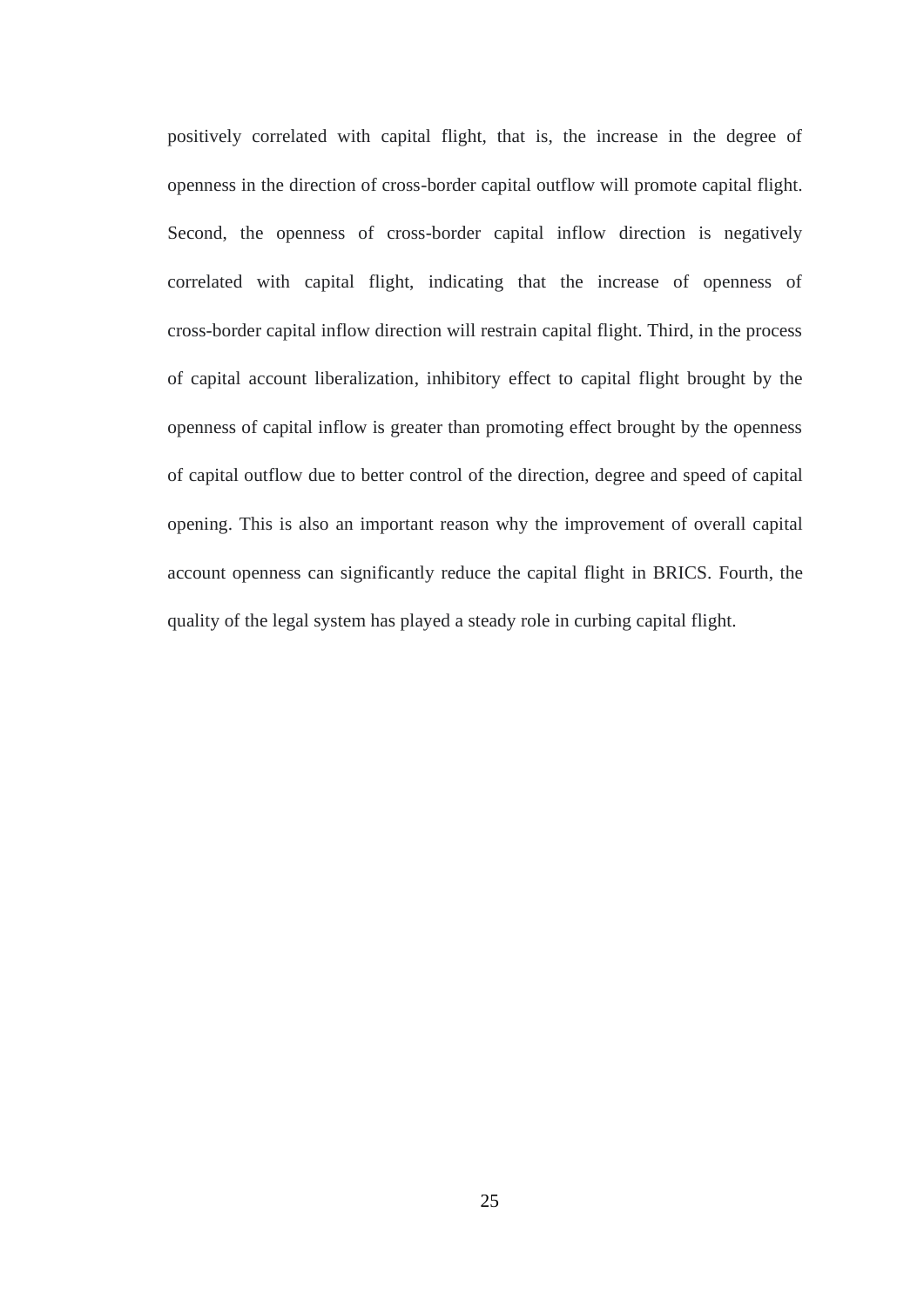#### **IV. CONCLUSIONS AND SUGGESTIONS**

<span id="page-33-0"></span>Based on the above research, the following conclusions and suggestions are drawn: First, the increase in the overall openness of capital account is not the cause of the increase in capital flight. From the empirical results of BRICS, it can be seen that the capital account opening has a certain degree of inhibiting effect on capital flight. On the one hand, BRICS countries have shown that their governments have full confidence in maintaining their economic development and financial stability by opening up their capital accounts. On the other hand, as the five largest emerging market economies in the world, they have great potential for economic growth and their growing influence on the international arena in recent years, which are very attractive for international capital investment. As early as IMF's research on emerging market countries in 2011, it pointed out that the trend of large-scale capital flows is caused by changes in external conditions of the international financial market, and external factors are uncontrollable. Internal factors, such as economic growth, balance of payments, and participation in the international market, have little effect on the trend of capital flows but can determine the scale of domestic capital flows. Therefore, in the process of capital account opening, promoting the steady development of the domestic economy, maintaining an appropriate balance of payments surplus and relative stability of the domestic exchange rate are the critical factors that ultimately inhibit capital flight.

Second, reasonable control of the direction, extent and speed of capital account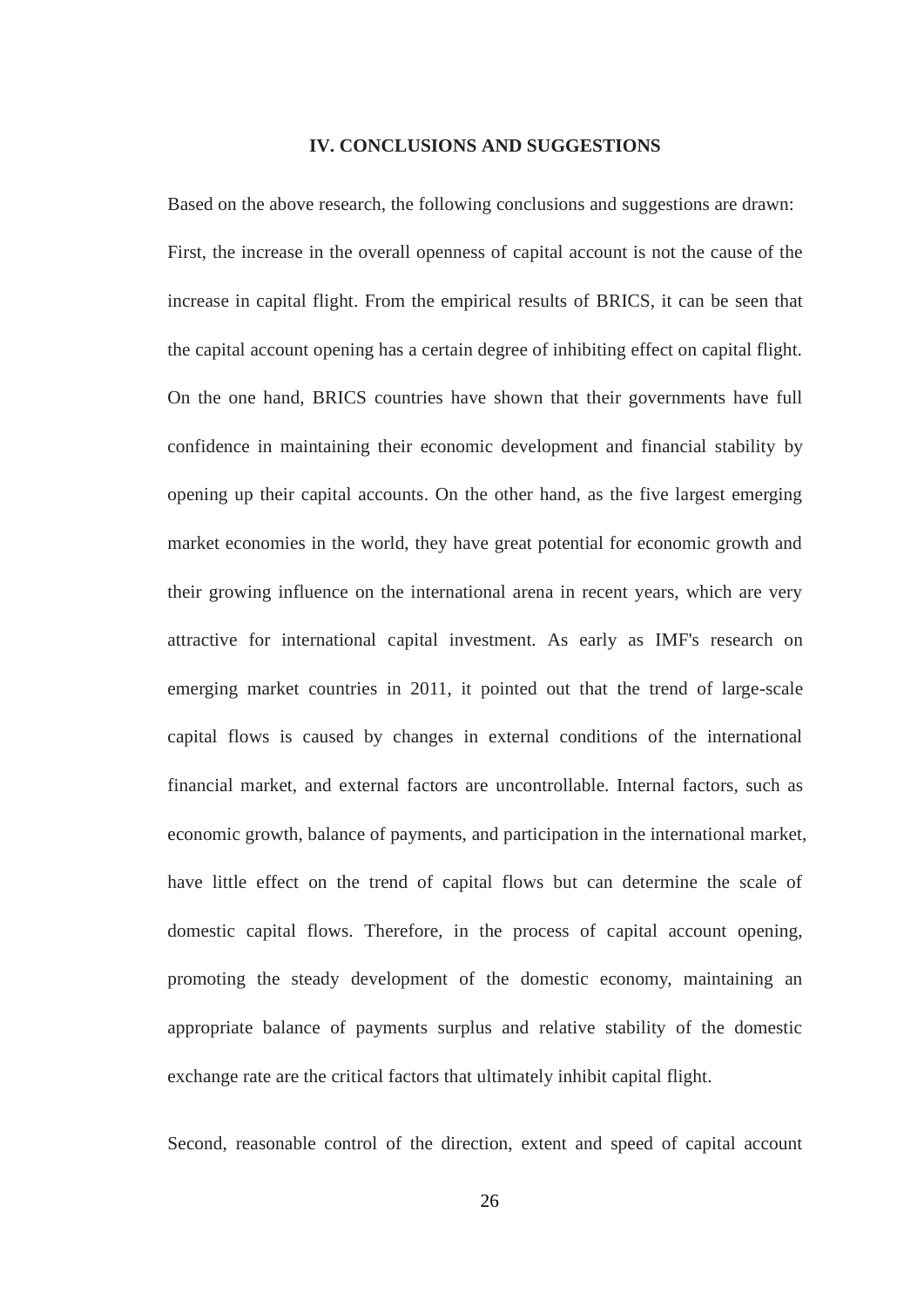opening plays a crucial role in curbing capital flight in the process of capital liberalization. In recent years, the internationalization of RMB is proceeding in an orderly manner. At present, a new round of reform and opening up has been launched in China. Further opening-up, including capital account, is inevitable, but it will also bring new problems and risks. In terms of further opening of the capital account, great emphasis should be placed on match among openness degree of capital inflows & outflows and speed, and match among capital opening, financial supervision and financial law system construction level besides paying attention to the order and steps of capital account liberalization. So we can not only introduce the use of international capital but can also prevent capital flight and its impact on financial markets mostly.

Third, the improvement of institutional quality will significantly curb capital flight. The improvement of legal system quality means the reduction of law enforcement cost and the enhancement of law enforcement effect. A sound property right protection system can effectively protect the investment results of investors and ensure the safety of investment assets. A sound financial law system is the basis of guaranteeing investment behaviour in the financial market (protecting investment in stocks, bonds, financial derivatives and other financial instruments), as well as an essential part of a mature and competent financial market. Therefore, it is vital to perfect the legal system, especially the laws and regulations concerning contract protection and property right protection, as well as the commercial law system concerning investor protection in the new round of financial liberalization in China.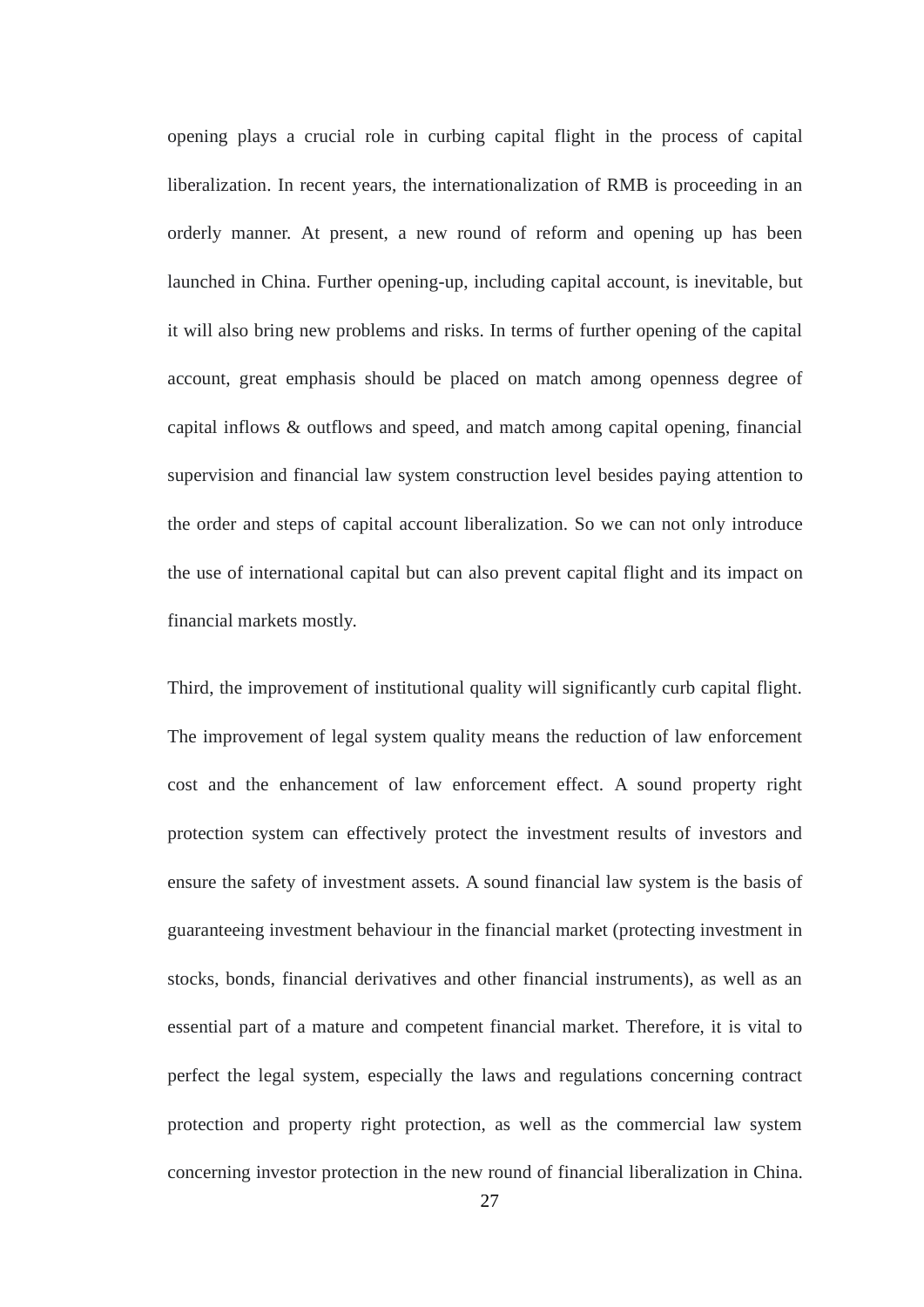In addition, other institutional developments such as improving the quality of administrative and public services and controlling corruption should also be carried out simultaneously. These measures will play a decisive role in restraining capital flight or preventing large-scale capital movements.

Fourth, we shall pay attention to the supporting and coordination of reform measures in China. Among the control variables, interest rate differentials and economic growth rate are significant at least at 5% level against capital flight, and the inflation rate is significant at 10% level. Therefore, we suggest that we must pay attention to the coordinated reforms: further opening of capital projects, interest rate, exchange rate, market reforms, RMB exchange rate system reform, the implementation of the strategy and the internationalization of the Renminbi should be implemented coordinately with overall reform of the financial regulatory system and legal system in China so as to improve the efficiency and effect of China's capital account opening.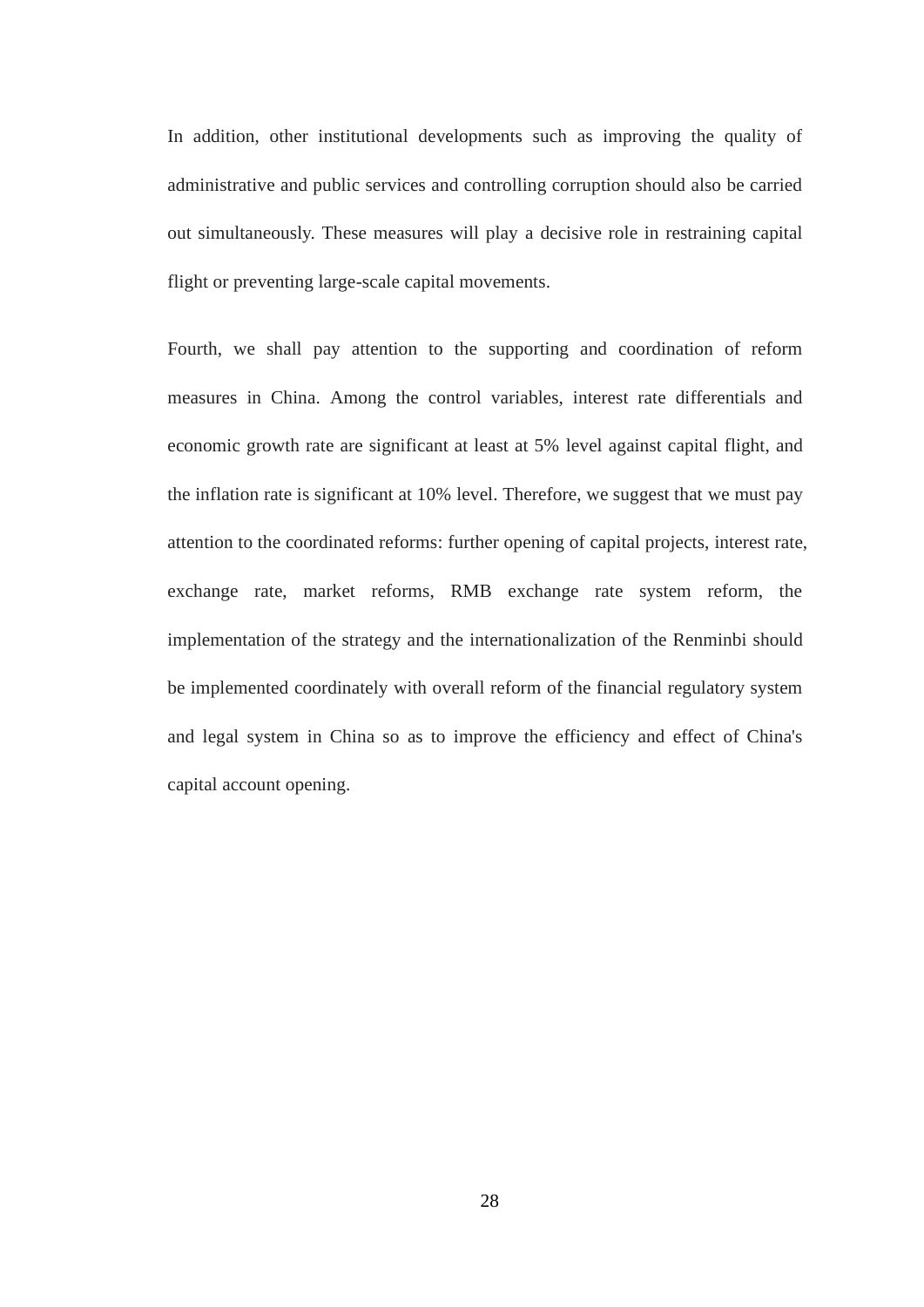#### **BIBLIOGRAPHY**

- <span id="page-36-0"></span>Asiedu, Elizabeth & Lien, Donald. (2010). *Democracy, Foreign Direct Investment and Natural Resources*. Journal of International Economics. 84. 99-111.
- Asongu, Simplice & Nwachukwu, Jacinta. (2016). *Fighting Capital Flight in Africa: Evidence from Bundling and Unbundling Governance*. SSRN Electronic Journal. 1-19.
- Cerra, Valerie & Rishi, Meenakshi & Saxena, Sweta. (2008). *Robbing the Riches: Capital Flight, Institutions and Debt*. The Journal of Development Studies. 44. 1190-1213.
- Cheung, Yin-Wong & Qian, Xingwang. (2010). *Capital Flight: China's Experience*. Review of Development Economics. 14. 227-247.
- Cuddington, J. (1986). *Capital Flight: Estimates, Issues and Explanation*. Princeton Studies in International Finance. No. 58.
- Davies, Victor. (2008). *Postwar Capital Flight and Inflation*. Journal of Peace Research. 45. 519-537.
- Epstein, Gerald & Grabel, Ilene & Sundaram, Jomo. (2004). *Capital Management Techniques In Developing Countries: An Assessment Of Experiences From The 1990s And Lessons From The Future*. United Nations Conference on Trade and Development, G-24 Discussion Papers.
- Kaufmann, Daniel & Kraay, Aart & Mastruzzi, Massimo. (2010). *The Worldwide Governance Indicators: Methodology and Analytical Issues*. World Bank, Working Paper Series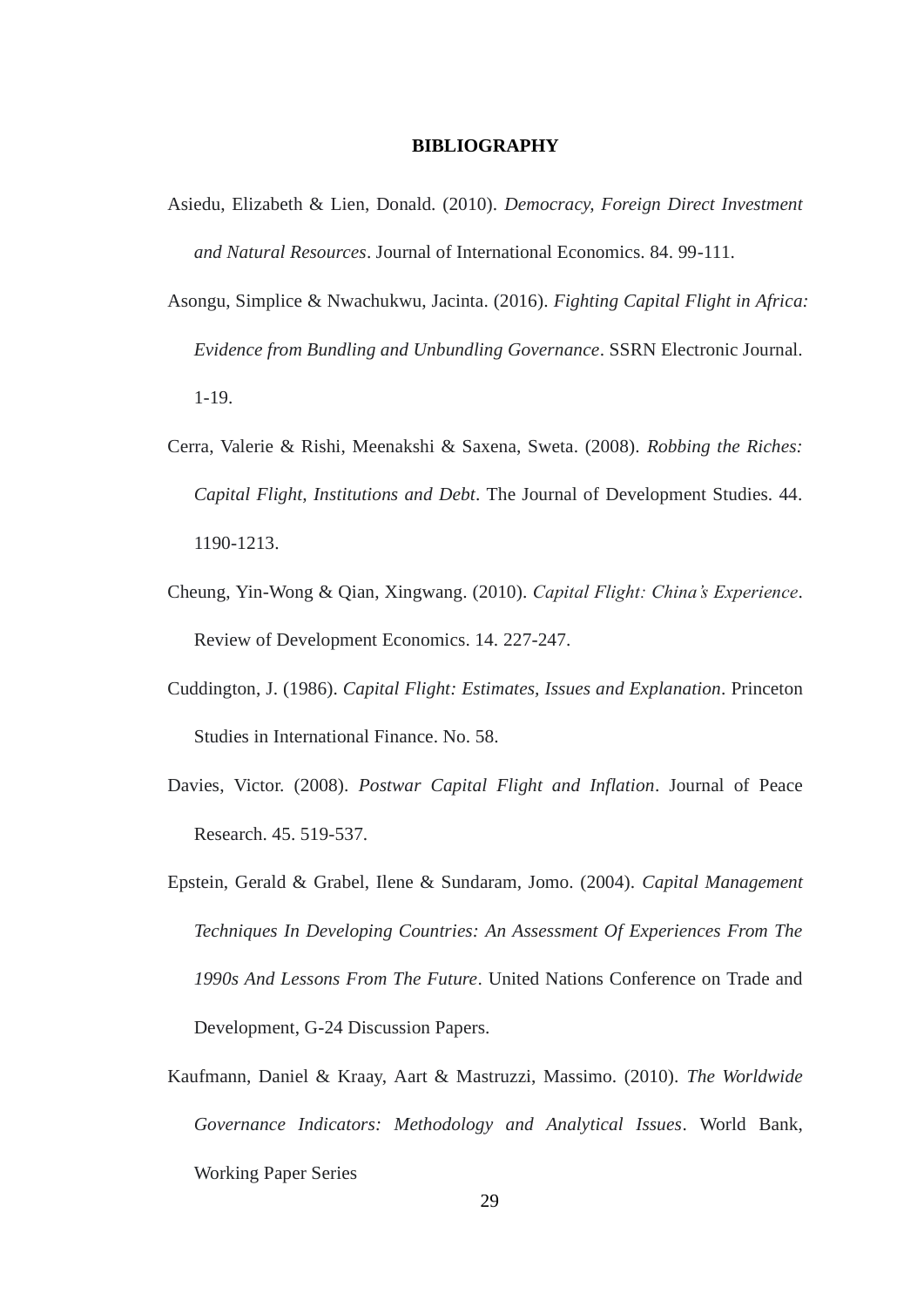- Kose, Ayhan & Prasad, Eswar & Terrones, Marco. (2008). *Does Openness to International Financial Flows Raise Productivity Growth?*. Journal of International Money and Finance. 28. 554-580.
- Lopez-de-Silanes, Florencio & Shleifer, Andrei & la porta, Rafael & Vishny, Robert. (1997). *Legal Determinants of External Finance*. Journal of Finance. 52. 1131-50.
- La porta, Rafael & Lopez-de-Silanes, Florencio & Shleifer, Andrei & Vishny, Robert. (1998). *Law and Finance*. Journal of Political Economy. 106. 1113-1155.
- Lopez-de-Silanes, Florencio & Shleifer, Andrei & la porta, Rafael & Vishny, Robert. (2000). *Agency Problems and Dividend Policies Around the World*. Journal of Finance. 55. 1-33.
- Obstfeld, Maurice. (1998). *The Global Capital Market: Benefactor or Menace?*. Journal of Economic Perspectives. 12. 9-30.
- Mody, Ashoka & Murshid, Antu. (2002). *Growing Up with Capital Flows*. Journal of International Economics. 02. 249-266.
- Ndikumana, Leonce & Boyce, James & Ndiaye, Ameth Saloum. (2014). *Capital Flight from Africa: Measurement and Drivers*. SSRN Electronic Journal. 15-54.
- Hermes, Niels & Lensink, Robert. (2000). *Capital Flight and The Uncertainty of Government Policies.* Economics Letters. 71. 377-381.
- Hermes, Niels & Lensink, Robert. (2014). *Financial Liberalization and Capital Flight: evidence from the African continent.* SOM Research Reports.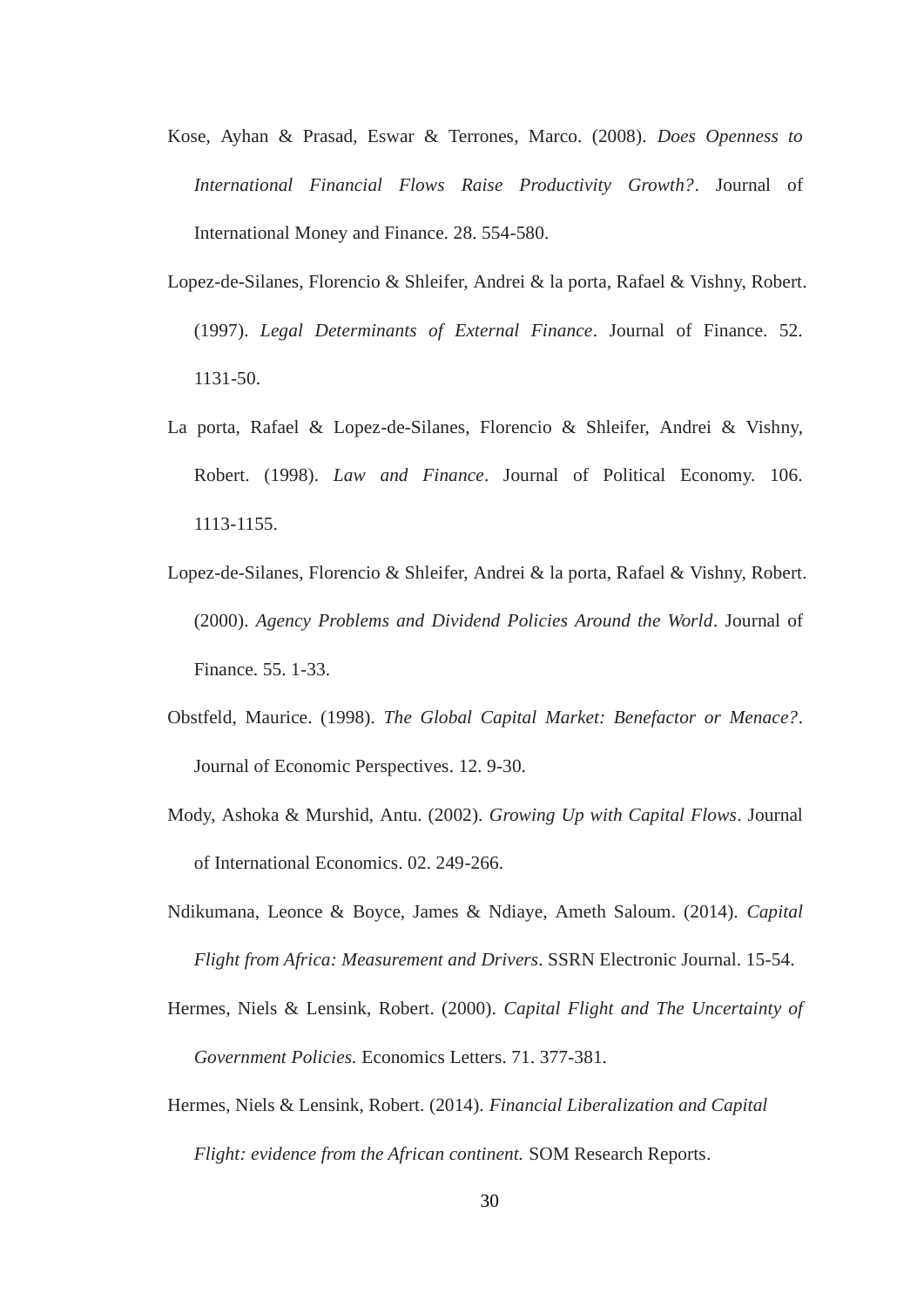- Okada, Keisuke. (2013). *The interaction effects of financial openness and institutions on international capital flows*. Journal of Macroeconomics. 35. 131-143.
- Lensink, Robert & Hermes, Niels & Murinde, Victor. (2000). *Capital Flight and Political Risk*. Journal of International Money and Finance. 19. 73-92.
- Stiglitz, Joseph. (2000). *Capital Market Liberalization, Economic Growth, and Instability*. World Development. 28. 1075-1086.
- Yalta, Ayse & Yalta, A. Talha. (2012). *Does Financial Liberalization Decrease Capital Flight? A Panel Causality Analysis*. International Review of Economics & Finance - INT REV ECON FINANC. 22. 92-100.
- Cao yuantao. (2005). *Zhong Guo Zi Ben Wai Tao Wen Ti Hong Guan Jue Ding Mo Xing Fen Xi*. [Analysis of Macro Decision Model of Capital Flight in China]. Nankai Economic Research. 3. 35-41.
- He Juanwen. (2005). *Zi Ben Guan Zhi Neng Fou Yi Zhi Zi Ben Wai Tao – Guan Yu Zhong Guo De An Li Fen Xi*. [Can capital controls inhibit capital flight? - Case analysis of China]. Theory and Practice of Finance and Economics. 5. 60-64.
- Huang Wei & Peng Zhenshan. (2006). *Wo Guo Zi Ben Wai Tao Yu Jing Ji Kai Fang Du De Shi Zheng Yan Jiu: 1982-2004 Nian*. [An empirical study of China's capital flight and economic openness: Year 1982-2004]. International Trade Issues. 12. 108-114.

Pan Zhen & Jin Zhongkun. (2008). *Zhi Du Yue Shu Yu Zhong Guo De Zi Ben Wai*